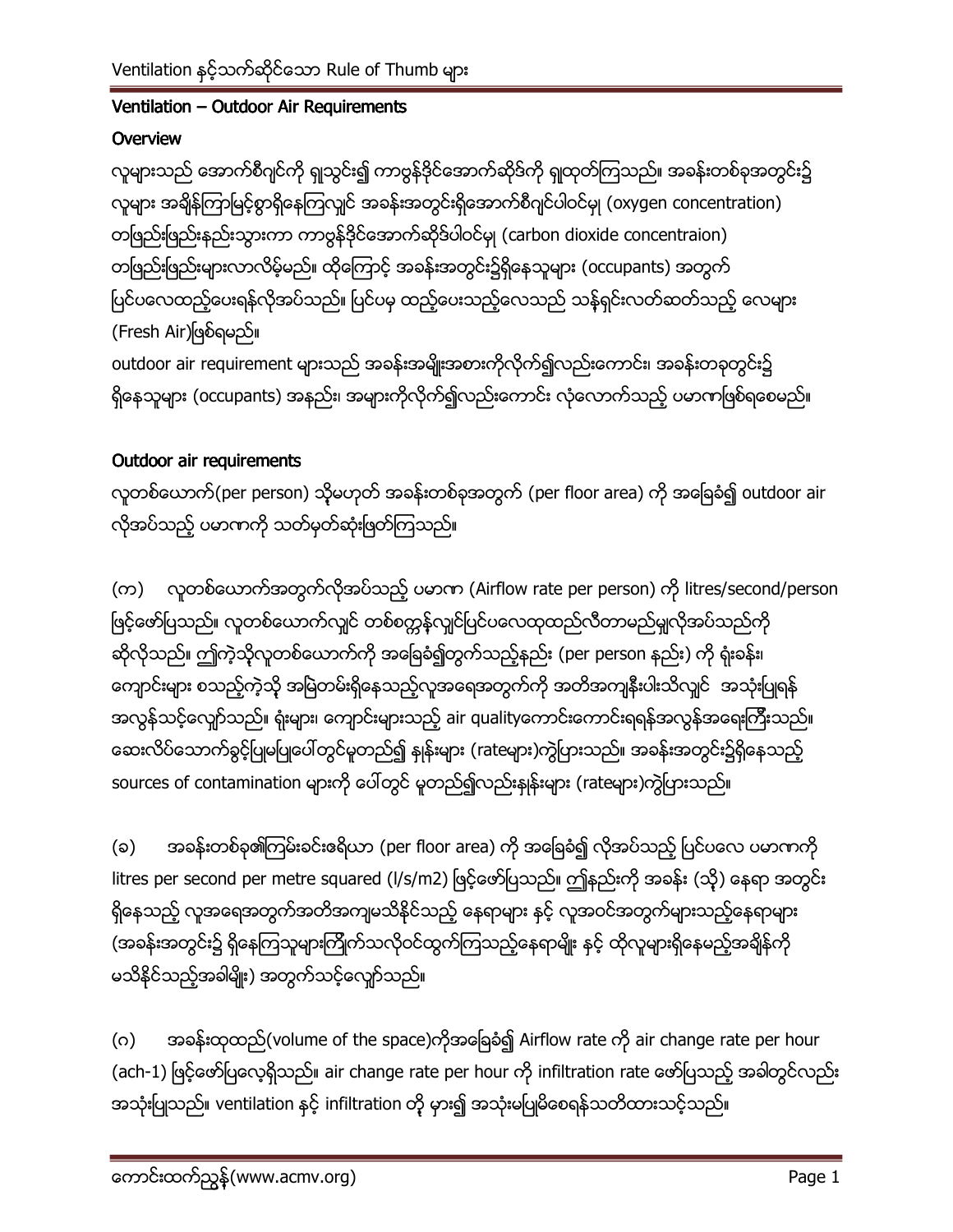Heating System ဖြစ်စေ၊ Cooling System ဖြစ်စေ လိုအပ်သည့် ပြင်ပလေ ပမာက (Outdoor air requirements) မှာတူညီကြသည်။

# Supply air rate

အခန်း(သို့မဟုတ်) Air con ပေးမည့်နေရာကို ပို့ပေးရန်လိုအပ်သည့် total amount of air flow ကို supply air ဟုခေါ်သည်။ ထို supply air သည် ၁ဝဝ% outdoor air လည်းဖြစ်နိုင်သည်။ ၁ဝဝ% re-circulating air လည်းဖြစ်နိုင်သည်။ outdoor air နှင့် re-circulating air တို့ရောနေသည့်လေ လည်းဖြစ်နိုင်သည်။

(က) heating သို့မဟုတ် cooling load များအတွက် supply air rate ကို litres per second (I/s) သို့မဟုတ် cubic metres per second (m3/s) ဖော်ပြသည်။

general ventilation များနှင့် extract systems များအတွက် supply air rate ကို air changes per  $(\circ)$ hour (ach-1) ဖော်ပြသည်။

air volume flow calculations များမှရသည့် ရလာဒ်များကို checking လုပ်နိုင်သည်။ air volume ကို air change rate သို့ပြောင်းပြီး air change rate သည် ဖြစ်နိုင်ခြေရှိမရှိကိုစစ်ဆေးပြီး checking လုပ်နိုင်သည်။ ဉပမာ - cooling load အတွက် air volume 2.0 m<sup>3</sup>/s သည် 2 air changes per hour ဖြစ်လျင် ဖြစ်နိုင်ခြေရှိသော်လည်း 20 air changes per hour ဆိုလျှင် အလွန် ပြဿနာများမည့် system ဖြစ် လိမ့်မည်။ conventional ductwork system ဖြစ်လျှင် 20 air changes per hour အတွက် အလွန် အသံဆူညံ(Noise) လိမ့်မည်။

Ventilation ဒီဇိုင်းလုပ်ရာတွင်အသုံးပြုရမည့် Guide line များကို Chartered Institution of Building Services Engineers (CIBSE) Guide B2 ၏ Table 2.9 in section 2.3.2.1 နှင့် Chartered Institution of Building Services Engineers (CIBSE) Guide B Table 2.9 in section 2.3.2.1 တိုတွင်ဖော်ပြထားသည်။

Ventilation Outdoor Air Requirement ကို တွက်ချက်ရန် လိုအပ်သော Design information များမှာ---

# Occupancy (လူအရေအတွက်)

outdoor air rate ကို ရရန်အတွက် Air con နေရာတွင်ရှိနေမည့်လူများအရေအတွက် နှင့် pattern ကိုသိရန်လိုသည်။

# Use of the area

အခန်းကိုမည့်သည့်ကိစ္စအတွက် မည်ကဲ့သို့ အသုံးပြုသည်ကို သိရန်လိုသည်။ အခန်းအသုံးပြုပုံသိမှသာ သင့်လျော်သည့် source of contamination နှင့် air quality requirements ကို သိနိုင်သည်။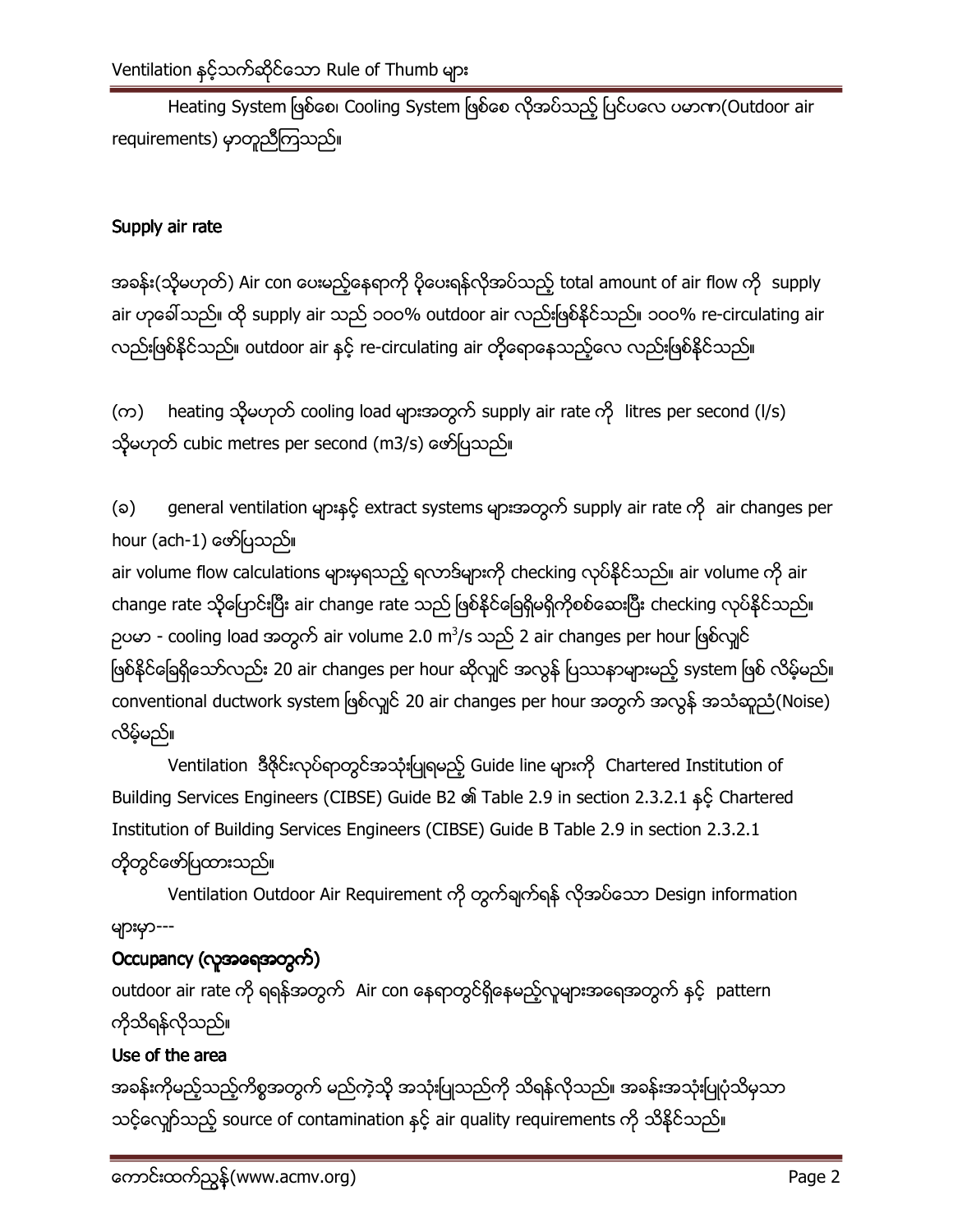# Size of the space (အခန်းအရွယ်အစား)

အခန်းအရွယ်အစားကိုသိရန်လိုအပ်သည်။ ဒီဇိုင်းလုပ်ရန် နှင့် air change rate နည်းဖြင့် ပြန်စစ်ရန် (checking) တိုအတွက်အခန်းအရွယ်အစားသိရမည်။

## System design data

Heating သို့မဟုတ် cooling loads မှ supply air flow ကို သိနိုင်သည်။ Ventilation အတွက် design criteria နှင့်ကိုက်ညီစေရန် airflow လိုအပ်ချက် မည်မှုုရှိရမည်၊ toilet extract အတွက် Air Change မည်မှုုရှိရမည်၊ စသည့် အချက်များကိုသိထားရမည်။

## Design approach

# Outdoor air requirements

(က) လူအရေအတွက် (occupancy) ကို အခြေခံ၍ outdoor air rate ကိုတွက်လိုလျှင် Required Outdoor Air flow Rate = Air volume  $(l/s$  per person) x number of occupants

(ခ) ကြမ်းခင်းဇရိယာ (floor area) ကို အခြေခံ၍ outdoor air rate ကိုတွက်လျင်

Required Outdoor Air flow Rate = Air volume 
$$
(l/s/m2)
$$
 x floor area  $(m2)$ 

#### ညပမာ

ပြတိုက် (museum) တစ်ခုအတွက် အောက်ပါ ဒီဇိုင်း criteria များကို အခြေခံ၍ ventilation rate ကို တွက်ပါ။

## Design data

| Outdoor air supply rate: | 10 l/s/person (လူတစ်ယောက်လျင် ၁ဝ l/s နှုန်း)      |
|--------------------------|---------------------------------------------------|
| Number of occupants:     | 200 people (လူအယောက် ၂၀၀ ရှိနေမည်ဟုခန့်မှန်းသည်။) |

## **Calculation procedure**

Total outdoor air requirement  $\infty$ 10  $l/s/person x 200 people = 2000 l/s or 2.0 m3/s$ 

General Mechanical Ventilation တွက်ရန်ပုံသေနည်း Ventilation rate  $(m^3/h) = Air Change Rate (ach) x Room Volume (m^3)$ 

Air Change Rate (/h) comes from CIBSE Guide B2 Table 3.1 Ventilation rate  $(m^3/s)$  = Ventilation rate  $(m^3/h)$  / 3600

Fresh Air Ventilation Rates တွက်ရန်ပုံသေနည်း Fresh Air Rate  $(m^3/s)$  = Fresh Air rate per person  $(l/s/p)$  x number of occupants

Fresh Air rate per person (I/s/p) comes from CIBSE Guide B2 Table 3.3.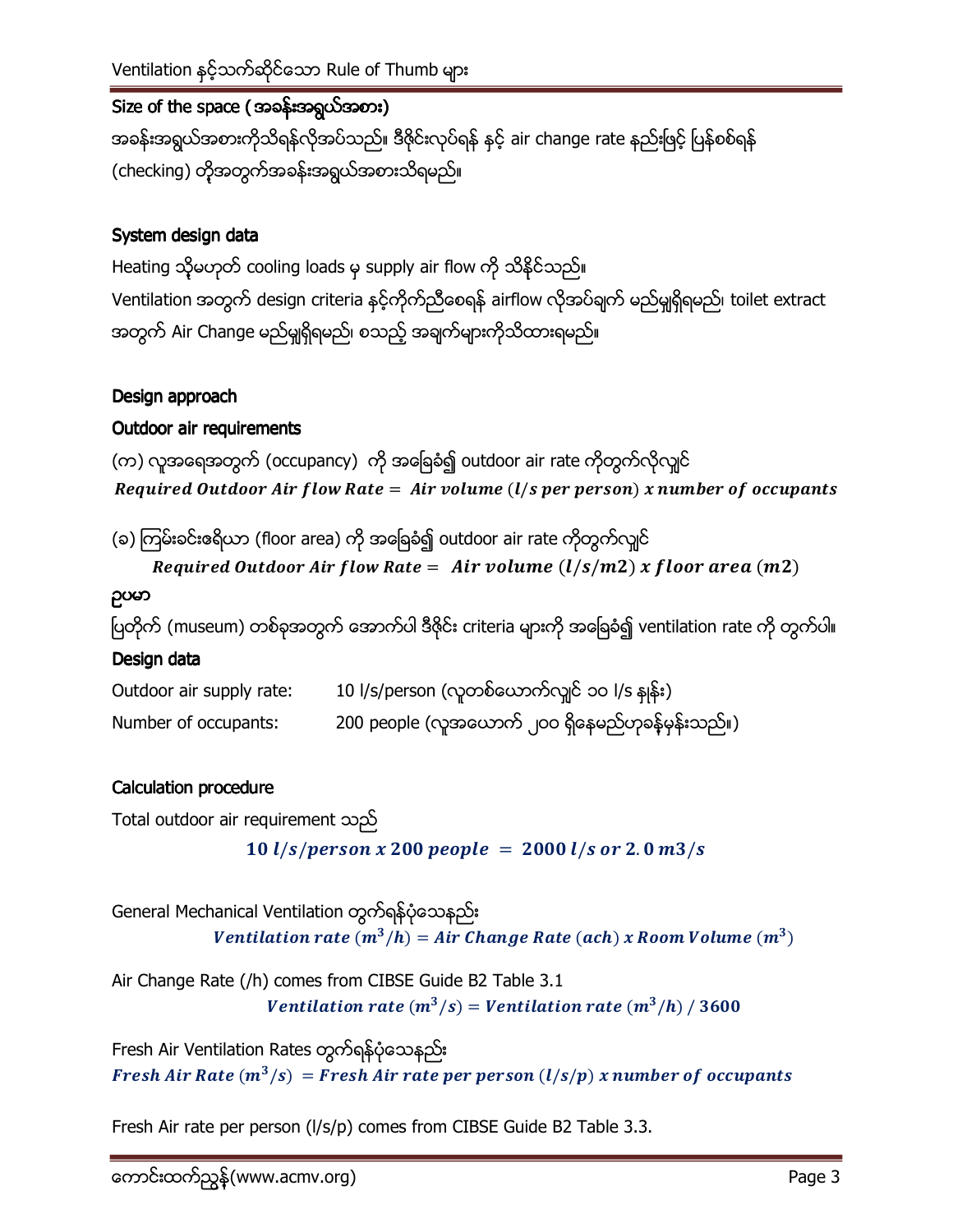Design tip: drawing ၌ပါရှိသည့် dimension များအတိုင်းအတိအကျတွက်ပါ။ drawing မှ length ကို တိုင်း၍တွက်လျှင် မတိကျနိုင်။ အဘယ်ကြောင့်ဆိုသော် ကော်ပီကူးသည့်အခါတွင် စကေးချဲ့ခြင်း ကျုံ့ခြင်း ဖြစ်ထားနိုင်သည်။

air quality ကောင်းရန် အလွန် အရေးကြီးသည့်နေရာမျိုးဖြစ်လျှင် outdoor air လုံလောက်စေရန် အတွက် လိုအပ်သော allowance ထားပေးပါ။ variable supply air volume (VAV) system များဖြစ်လျှင် supply air volume conditions များအားလုံးအတွက် minimum outdoor air လိုအပ်ချက်ရနိုင်အောင် ပြုလုပ်ထားပေးပါ။

# **Toilet Ventilation Rates**

အဆောက်အဦးအဖြစ်အသုံးပြုရန်အတွက် အတွက်လိုအပ်သောစည်းမျဉ်း (building regulations) များအရ habitable rooms နှင့် အိမ်သာ(toilet) များ၊ သန့်စင်ခန်းများအတွင်းရှိလေများကို သဘာဝအတိုင်း(natural means) သို့မဟုတ် စက်တစ်မျိုးမျိုးကိုအသုံးပြု၍(mechanical means)လဲလှယ်(vent)ပေးရမည်။ သဘာဝအတိုင်း လေများကို လဲလှယ်ပေး လျင် Natural Ventilation ဟုခေါ်သည်။ စက်တစ်မျိုးမျိုးကိုအသုံးပြု၍ လေများကို လဲလှယ်ပေး လျှင် Mechanical Ventilation ဟုခေါ် သည်။

# Natural Ventilation နည်း

habitable room များသည် သဘာဝအတိုင်းလေဝင်ရန်အတွက် အနည်းဆုံးအပေါက်တစ်ပေါက်မက လိုအပ်သည်။ ထိုလေဝင်ပေါက်၏ ဇရိယာသည် ကြမ်းခင်းဇရိယာထက် အပုံ၂ဝ ပုံလျှင် ၁ပုံထက်မနည်းစေရ။ (must not be less than 1/20 th of the floor area of the room). အချို့သောလေဝင်ပေါက်များသည် ကြမ်းခင်းမှ အနည်းဆုံး၁.၇မီတာအမြင့်ရမည်။

# Mechanical Ventilation နည်း

habitable room များအတွက် one air change per hour နှုန်းရှိရမည်။ bathrooms နှင့် kitchens များအတွက် air changes per hour နှုန်းရှိရမည်။

# Design Criteria

Ventilation system တစ်ခုကို ဒီဇိုင်းလုပ်ရန်အတွက် အောင်ပါ လိုအပ်ချက် (basic requirement)၂ ခုကိုဖြည့်ဆည်းပေးရမည်။ (က) အခန်းအတွင်းရှိလူများ(occupants)အတွက် လေကောင်းလေသန့် (fresh air) ထည့်ပေးရမည်။ (ခ) အခန်းအတွင်းရှိ အနံ့ ဆိုးများ(smells)၊ မီးခိုးများ(fumes)၊ နှင့် contaminants လေများကို လေများကို ဖယ်ထုပ်ပြီးလုံလောက်သည့်ပမာဏရှိသည့်လေများဖြင့်လဲလှယ်ပေးရမည်။

# CIBSE guide တွင်ပါရှိသည့် Ventilation Rates

CIBSE Guide B2 (2001) တွင်ပါရှိသည့် recommendations များကိုထုပ်နှုတ်ဖော်ပြထားသည်။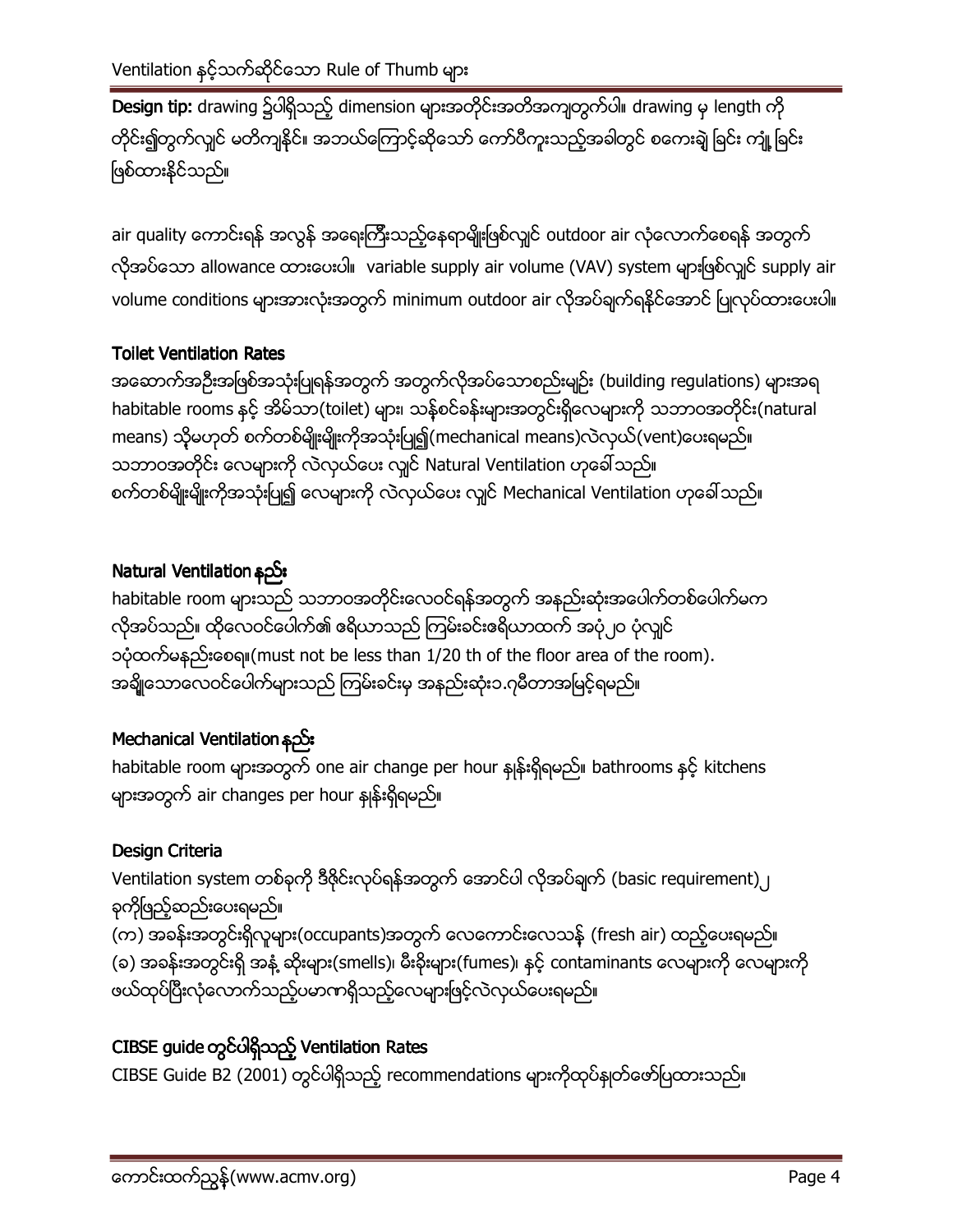# Ventilation နှင့်သက်ဆိုင်သော Rule of Thumb များ<br>————————————————————

|                                         | Section | Recommendations                                                  |  |
|-----------------------------------------|---------|------------------------------------------------------------------|--|
| <b>Building sector</b>                  |         |                                                                  |  |
|                                         | number  |                                                                  |  |
| Animal husbandry                        | 3.24.1  | See Table 3.20                                                   |  |
| Assembly halls                          | 3.3     | See Table 3.6                                                    |  |
| Atria                                   | 3.4     | See section 3.4.3                                                |  |
| <b>Broadcasting studios</b>             | 3.5     | 6 -10ACH (but heat gain should be assessed)                      |  |
| Call centres                            | 3.24.2  | 4 - 6 ACH (but heat gain should be assessed)                     |  |
| Catering (inc. commercial<br>kitchens)  | 3.6     | 30 - 40 ACH                                                      |  |
| Cleanrooms                              | 3.7     | See Tables 3.11 and 3.12                                         |  |
| Communal residential<br>buildings       | 3.8     | $0.5 - 1$ ACH                                                    |  |
| Computer rooms                          | 3.9     | See Table 3.13                                                   |  |
| Court rooms                             | 3.24.3  | As for typically naturally ventilated buildings                  |  |
| Darkrooms (photographic)                | 3.24.4  | 6 - 10 ACH (but heat gain should be assessed)                    |  |
| Dealing rooms                           | 3.24.5  | As offices for ventilation (but heat gain should be<br>assessed) |  |
| Dwellings (inc. high-rise<br>dwellings) | 3.10    | $0.5 - 1$ ACH                                                    |  |
| Factories and warehouses                | 3.11    | See 3.11.1 for regulatory requirements                           |  |
| High-rise (non-domestic)                | 3.12    | 4 - 6 ACH for office areas; up to 10ACH for                      |  |
| buildings                               |         | meeting space.                                                   |  |
| Horticulture                            | 3.24.6  | 30 - 50 litres/s/m <sup>2</sup> for greenhouses $(45 - 60$ ACH)  |  |
| Hospitals and health care<br>buildings  | 3.13    | See Table 3.15                                                   |  |
| <b>Hotels</b>                           | 3.14    | 10 - 15 ACH minimum for guest rooms with en-<br>suite bathrooms  |  |
| Industrial ventilation                  | 3.15    | Sufficient to minimize airborne contamination                    |  |
| Laboratories                            | 3.16    | 6 - 15 ACH (allowance must be made for fume<br>cupboards)        |  |
| Museums, libraries and art<br>galleries | 3.17    | Depends on nature of exhibits                                    |  |
| <b>Offices</b>                          | 3.2     | See Tables 3.2 and 3.3                                           |  |
| Plant rooms                             | 3.18    | Specific regulations apply, see section 3.18                     |  |
| Schools and educational<br>buildings    | 3.19    | See Table 3.18                                                   |  |

<del>-<br>ကောင်းထက်ညွှန် (www.acmv.org)</del>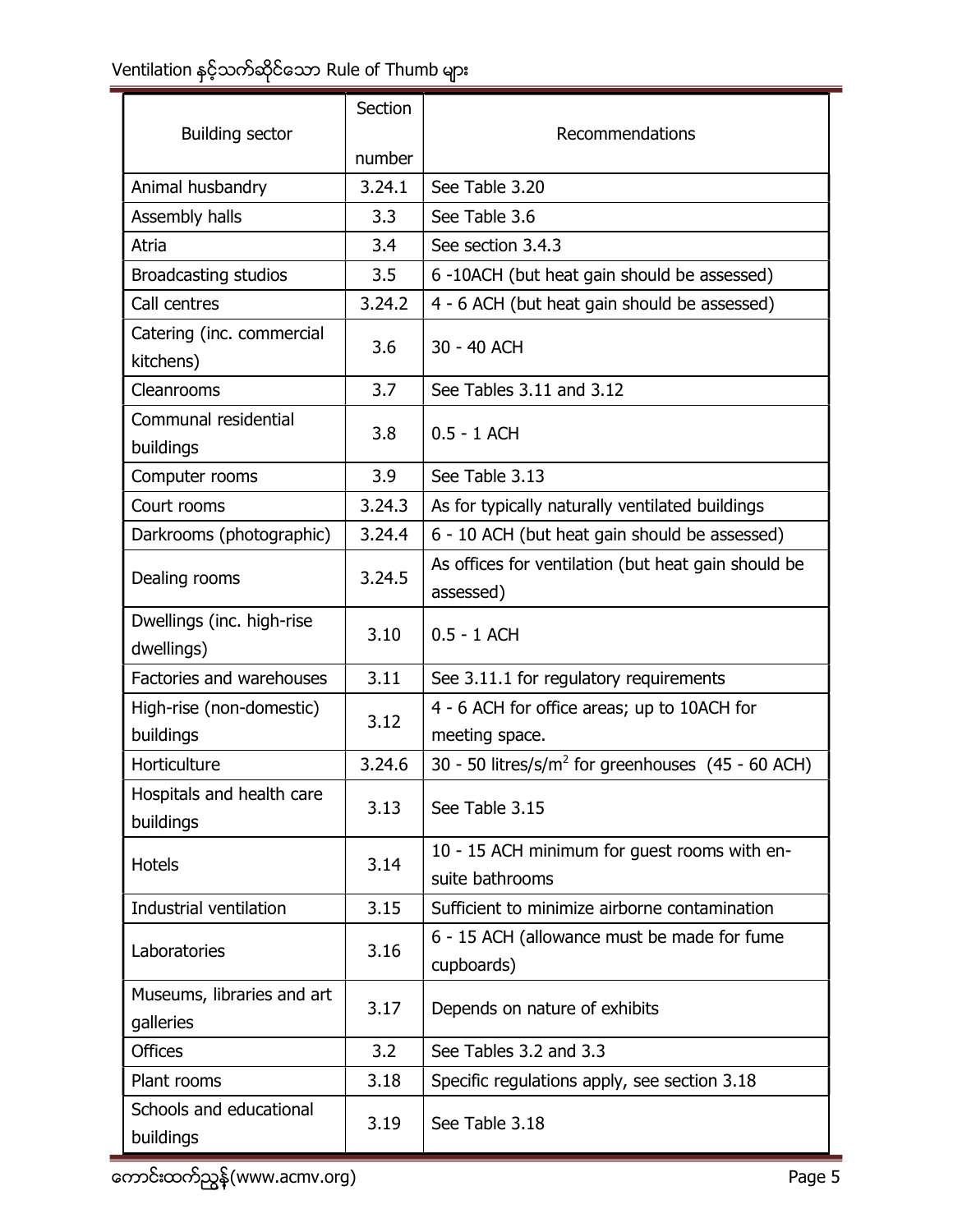| Shops and retail premises                          | 3.20   | 5 - 8 litres/s per person                                                                                                                                                                                                                                                                                                                                       |
|----------------------------------------------------|--------|-----------------------------------------------------------------------------------------------------------------------------------------------------------------------------------------------------------------------------------------------------------------------------------------------------------------------------------------------------------------|
| Sports centers (inc.<br>swimming pools)            | 3.21   | See Table 3.19                                                                                                                                                                                                                                                                                                                                                  |
| Standards rooms                                    | 3.24.7 | 45 - 60 ACH                                                                                                                                                                                                                                                                                                                                                     |
| <b>Toilets</b>                                     | 3.22   | Building Regulations apply; opening windows of<br>area 1/20 <sup>th</sup> of floor area or mechanical ventilation<br>at 6 litres/s per WC or 3 ACH minimum for non-<br>domestic buildings; opening windows area 1/20 <sup>th</sup><br>of floor area $(1/30th$ in Scotland) or mechanical<br>extract at 6 litres/s (3 ACH in Scotland) minimum<br>for dwellings. |
| <b>Transportation buildings</b><br>(inc. carparks) | 3.23   | 6 ACH for car parks (normal operation)<br>10 ACH (fire conditions)                                                                                                                                                                                                                                                                                              |

အောက်ပါဇယားတွင် CO<sub>2</sub> concentration ကန့်သတ်ရန်အတွက် အခန်းအတွင်ရှိလူများ လုပ်ကိုင်နေသည့် အလုပ်အမျိုးအစားနှင့် သက်ဆိုင်သည့် Ventilation rates များကို CIBSE Guide B2 (2001) အရဖော်ပြထားသည်။ (CIBSE Guide B2 (2001) Ventilation rates required to limit CO<sub>2</sub> concentration for differing activity levels)

| Activity        | Minimum ventilation requirement Litres / sec per person |                                |  |
|-----------------|---------------------------------------------------------|--------------------------------|--|
|                 | $0.5\%$ CO <sub>2</sub> limit                           | $0.25\%$ CO <sub>2</sub> limit |  |
| Seated quietly  | 0.8                                                     | 1.8                            |  |
| Light work      | $1.3 - 2.6$                                             | $2.8 - 5.6$                    |  |
| Moderate work   | $2.6 - 3.9$                                             | N/A                            |  |
| Heavy work      | $3.9 - 5.3$                                             | N/A                            |  |
| Very heavy work | $5.3 - 6.4$                                             | N/A                            |  |

Sedentary occupant များအတွက် CIBSE Guide B2 (2001) မှ Recommend လုပ်ထားသော outdoor air supply rates up:

| Level of Smoking   | Outdoor air supply rate (litre/s per person) |
|--------------------|----------------------------------------------|
| No smoking         |                                              |
| Some smoking       | 16                                           |
| Heavy smoking      | 24                                           |
| Very heavy smoking | 36                                           |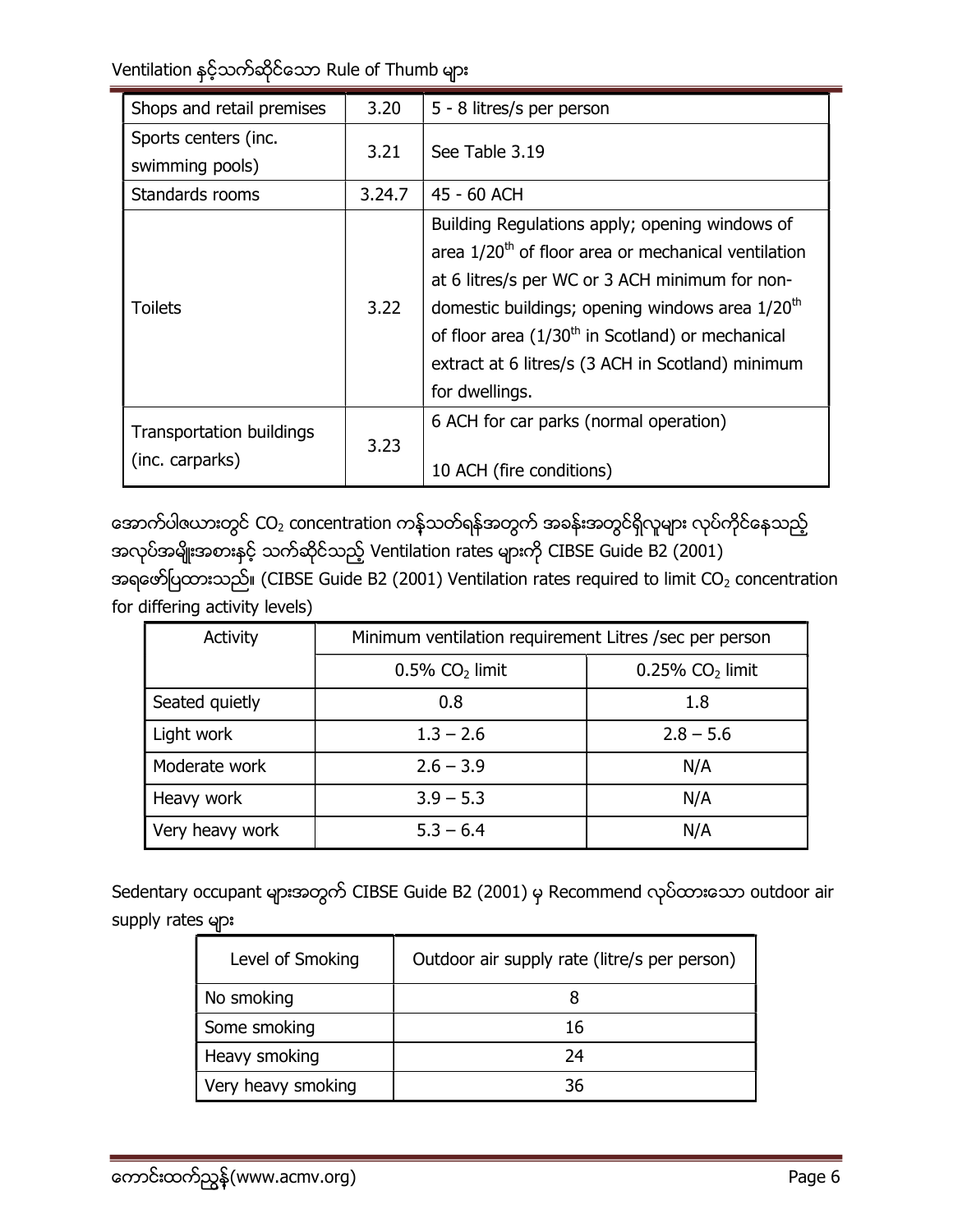## **Ventilation Rules of Thumb**

## 01. Outdoor Air

#### A. 1990 BOCA Code 5 CFM/Person Minimum

1990 ခုနစ်တွင်ပြဌာန်းသော Building Officials Code Administrators (BOCA Code) အရ လူတစ်ယောက်အတွက် အနည်ဆုံး ၅ CFM နှုန်းဖြင့် outdoor air ပေးရန်လိုအပ်သည်။

## B. 1993 BOCA Code Based on ASHRAE Standard 62-1989

#### C. 1988 SBCCI Code 5 CFM/Person Minimum

1988 ခုနစ်တွင်ပြဌာန်းသော Building Officials Code Administrators (BOCA Code) အရ လူတစ်ယောက်အတွက် အနည်ဆုံး ၅ CFM နှုန်းဖြင့် outdoor air ပေးရန်လိုအပ်သည်။

#### D. 1988 UBC Code 5 CFM/Person Minimum

1988 ခုနစ်တွင်ပြဌာန်းသော UBC Code အရ လူတစ်ယောက်အတွက် အနည်ဆုံး ၅ CFM နှုန်းဖြင့် outdoor air ပေးရန်လိုအပ်သည်။

## E. ASHRAE Standard 62-1989 (Minimum Outdoor Air):

ASHRAE Standard 62-1989 အရ အနည်းဆုံးရှိရမည့်(Minimum) Outdoor Air

# လိုအပ်ရျက်များမှာအောက်ပါအတိုင်းဖြစ်သည်။

| 1. | Range                                | 15-60 CFM/Person                              |
|----|--------------------------------------|-----------------------------------------------|
| 2. | Most Common Range                    | 15-35 CFM/Person (Based on type of Occupancy) |
| 3. | Average Range                        | 15-20 CFM/Person                              |
| 4. | <b>Smoking Lounges</b>               | 60 CFM/Person                                 |
| 5. | Outdoor Background Level             | 350 ppm $CO2$ Avg.                            |
| 6. | <b>ASHRAE Standard 62 Recommends</b> | 1000 ppm $CO2$ max.(၁၀၀၀ ppm ထက်မကျော်ရ။)     |
| 7. | OSHA & U.S. Air Force Proposing      | 650 ppm $CO2$ Max. (၆၅ဝ ppm ထက်မကျော်ရ။)      |
| 8. | Human Discomfort Begins              | 800-1000 ppm CO <sub>2</sub>                  |
| 9. | Long-Term Health Effects             | $>12,000$ ppm $CO2$                           |

## F. Outside Air Intake and Exhaust Locations: (လေဝင်လေထွက်ပေါက်များတပ်ဆင်ရမည့်နေရာ)

1. 1990 and 1993 BOCA အရ:

Intakes or exhausts-10 feet from lot lines, buildings on same lot or center line of street a. or public way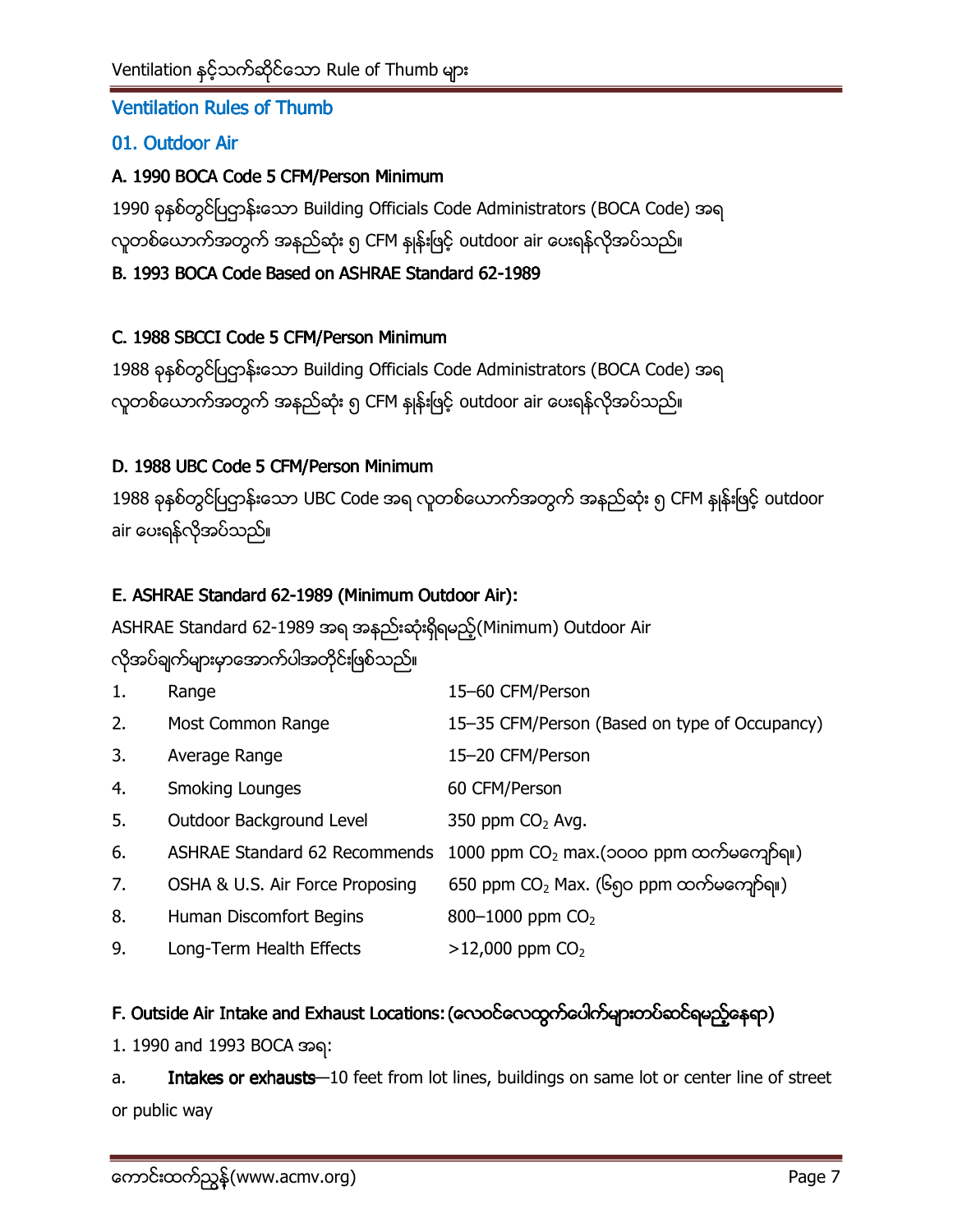$b<sub>1</sub>$ Intakes-10 feet from any hazardous or noxious contaminant (plumbing vents, chimneys, vents, stacks, alleys, streets, parking lots, loading docks). When within 10 feet, intake must be a minimum of 2 feet below any source of contaminant.

Exhausts-shall not create a nuisance or be directed onto walkways.  $C_{1}$ 

- 2. 1988 SBCCI အရ:
- Intakes-10 feet from any hazardous or noxious contaminant (plumbing vents, a. chimneys, vents, stacks, alleys, streets, parking lots, loading docks). When within 10 feet, intake must be a minimum of 2 feet below any source of contaminant.
- 3. 1988 UBC အရ:
- Intakes-10 feet from any hazardous or noxious contaminant (plumbing vents, a. chimneys, vents, stacks, alleys, streets, parking lots, loading docks). When within 10 feet, intake must be a minimum of 3 feet below any source of contaminant.
- 4. Guidelines for Construction and Equipment of Hospital and Medical Facilities—AIA Committee on Architecture for Health and U.S. Department of Health and Human Services:
- a. Fresh air intakes shall be located at least 25 feet from exhaust outlets of ventilating systems, combustion equipment stacks, medical-surgical vacuum systems, plumbing vents, or areas that may collect vehicular exhaust or other noxious fumes. Prevailing winds and/or proximity to other structures may require greater clearances.
- b. Plumbing and vacuum vents that terminate at a level above the top of the air intake may be as close as 10 feet.
- The bottom of outdoor air intakes serving central systems shall be as high as practical,  $\mathsf{C}$ . but at least 6 feet above ground level, or if installed above the roof, 3 feet above roof level.
- d. Exhaust outlets from areas that may be contaminated shall be above roof level and arranged to minimize recirculation of exhaust air into the building.

# G. Outside Air Requirements-ပြင်ပလေလိုအပ်ချက်များ)

ASHRAE Standard 62-1989 ၌ပါရှိသည့် အောက်ပါဇယားတွင် လူတစ်ယောက်အတွက် ပြင်ပလေ လိုအပ်ချက်များ ထိုသူရှိနေသည့်အခန်းကိုလိုက်၍ဖော်ပြထားသည်။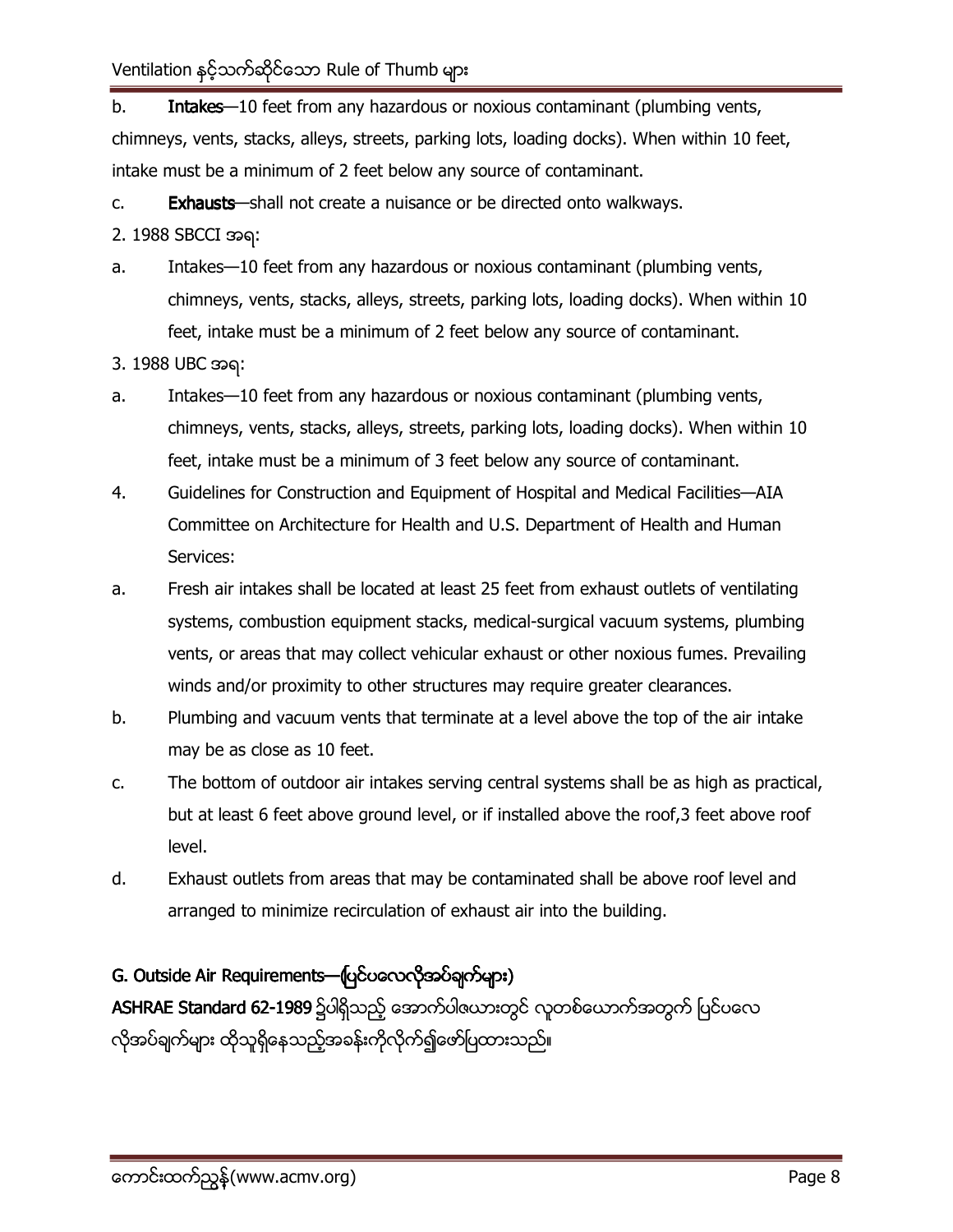| <b>TYPE OF SPACE</b>                                        | <b>OUTDOOR AIR</b><br><b>CFM/PERSON</b> |
|-------------------------------------------------------------|-----------------------------------------|
| Offices                                                     | 20                                      |
| Banks, Court Houses, Municipal Buildings, Town Halls        | 20                                      |
| Police Stations, Fire Stations, Post Offices                | 20                                      |
| Precision Manufacturing                                     | 20                                      |
| Computer Rooms                                              | 20                                      |
| Restaurants                                                 | 20                                      |
| Kitchens                                                    | 15                                      |
| Cocktail Lounges, Bars, Taverns, Clubhouses, Night Clubs    | 30                                      |
| I Iospital Patient Rooms, Nursing Home Patient Rooms        | 25                                      |
| Hospital General Areas                                      | 15                                      |
| Medical Centers, Medical and Dental Clinics, Dental Offices | 20                                      |
| Residential (CFM/Room)                                      | 30                                      |
| Apartments (CFM/Room)                                       | 30                                      |
| Motel and Hotel Public Spaces                               | 20                                      |
| School Classrooms                                           | 15                                      |
| Dinign Halls, Lunch Rooms, Cafeterias, Lunchconcttes        | 20                                      |
| Libraties, Museums                                          | 20                                      |
| Retail, Department Stores (CFM/Sq.Ft.)                      | $0.2 - 0.3$                             |
| Beauty Shops, Barber Shops                                  | 25                                      |
| Drug, Shoe, Jewelry and Other Specialty Shops               | 15                                      |
| Supermarkets                                                | 15                                      |
| Malls, Shopping Centers                                     | 15                                      |
| Jails                                                       | 20                                      |
| Auditoriums, Theaters                                       | 15                                      |
| Churches                                                    | 15                                      |
| <b>Bowling Alleys</b>                                       | 25                                      |

# 02. Indoor Air Quality (IAQ) (ASHRAE Standard 62-1989စည်းကမ်းချက်အရ)

#### A. Causes of Poor IAQ:

- Inadequate Ventilation-50% of all IAQ problems due to lack of ventilation  $1.$
- Poor Intake/Exhaust Locations  $2.$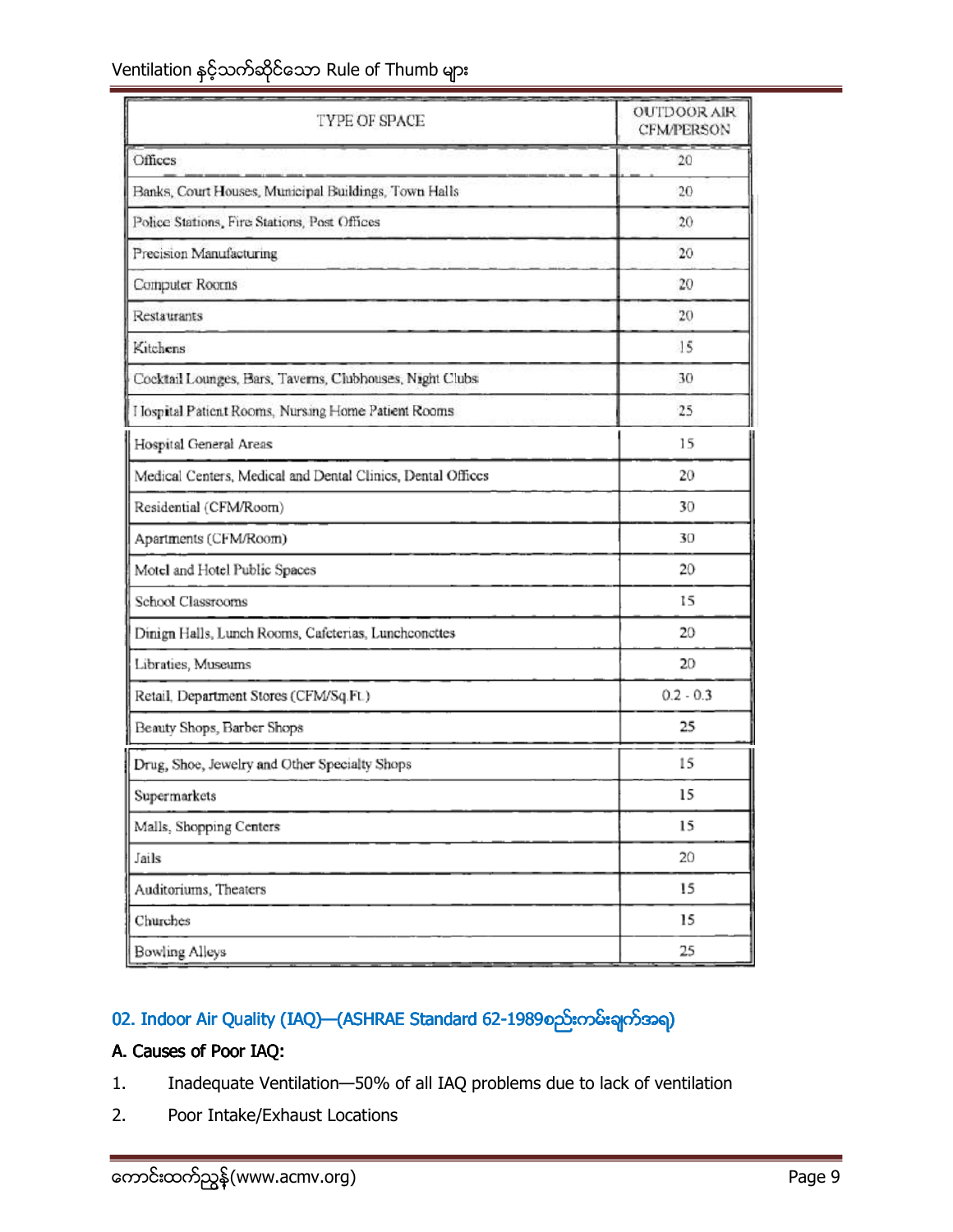- $\overline{3}$ . Inadequate Filtration or Dirty Filters
- 4. **Intermittent Airflow**
- 5. Poor Air Distribution
- 6. **Inadequate Operation**
- 7. Inadequate Maintenance

#### **B. IAQ Control Methods:**

- $\mathbf{1}$ . Control Temperature and Humidity
- $2.$ Ventilation-Dilution
- $\overline{3}$ . **Remove Pollution Source**
- $4.$ Filtration

#### C. IAQ Factors:

- $1.$ **Thermal Environment**
- $2.$ Smoke
- 3. Odors
- 4. Irritants-Dust
- 5. Stress Problems (Perceptible, Non-Perceptible)
- Toxic Gases-Carbon Monoxide, Carbon Dioxide 6.
- 7. Allergens-Pollen
- Biological Contaminants-Bacteria, Mold, Pathogens, Legionella, Micro-organisms, Fungi 8.

# 03. Effects of Carbon Monoxide (လေထဲ၌ရှိသည့် ကာဗွန်မှိနော့ဆိုဒ်၏ အကျိုးသက်ရောက်မှုများ)

- A. Effects of Various Concentrations of Carbon Monoxide with Respect to Time are shown in the following table:
- Carbon Monoxide Concentration vs. Time vs. Symptoms ကိုအောက်၌ရှိသောဇယားတွင် **B.** ဖော်ပြထားသည်။
- $C.$ Carbon monoxide is lighter than air (specific gravity is 0.968).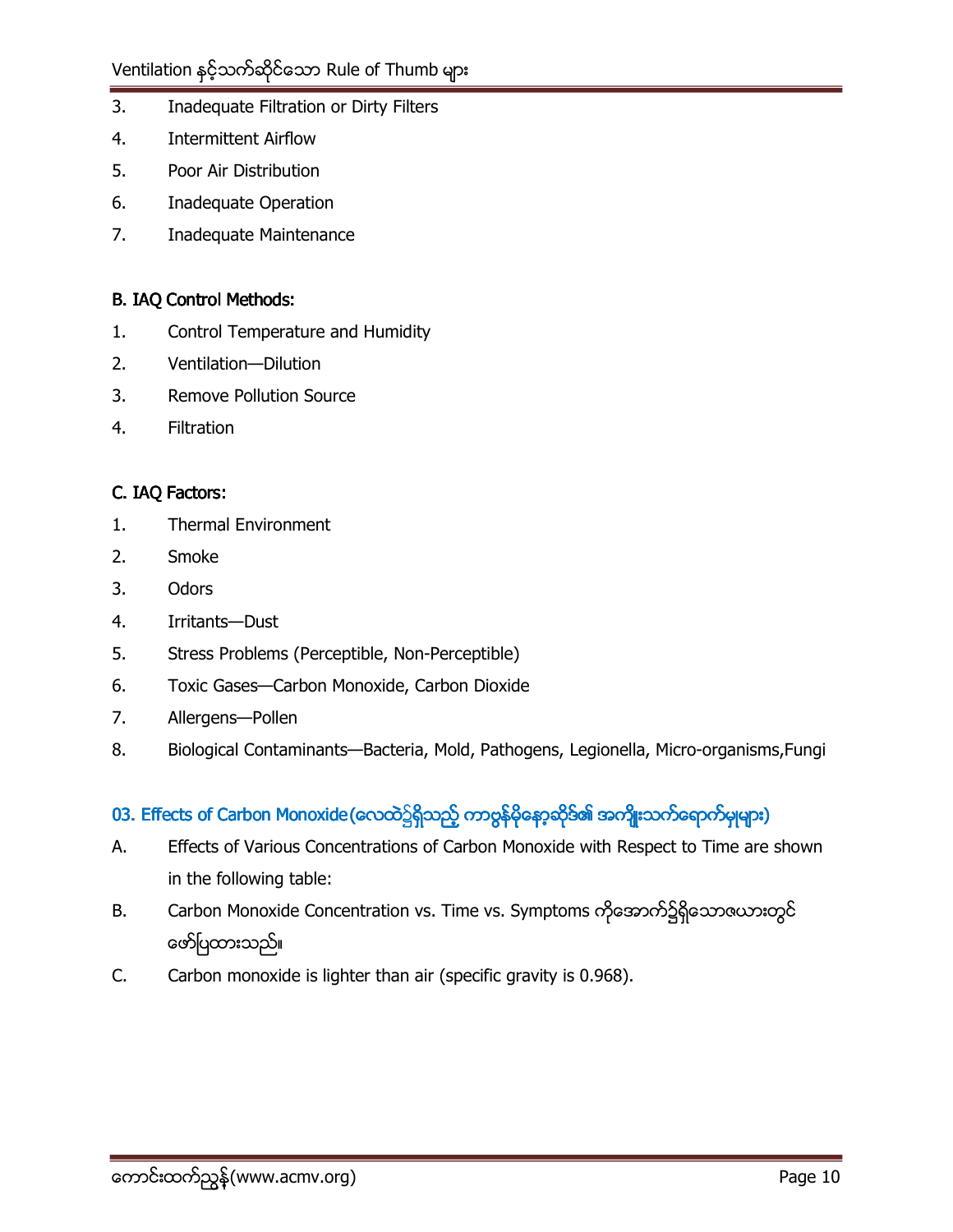| <b>HOURS OF EXPOSURE</b> | CONCENTRATION OF CARBON MONOXIDE IN PPM ± |                 |               |  |
|--------------------------|-------------------------------------------|-----------------|---------------|--|
|                          | <b>BARELY</b><br>PERCEPTABLE              | <b>SICKNESS</b> | <b>DEADLY</b> |  |
| 0.5                      | 600                                       | 1000            | 2000          |  |
| 1.0                      | 200                                       | 600             | 1600          |  |
| 2                        | 100                                       | 300             | 1000          |  |
|                          | 75                                        | 200             | 700           |  |
|                          | 50                                        | 150             | 400           |  |
|                          | 35                                        | 125             | 300           |  |
| 6                        | 25                                        | 120             | 200           |  |
|                          | 25                                        | 100             | 200           |  |
|                          | 25                                        | 100             | 150           |  |

# 04 Toilet Rooms (အိမ်သာများနှင့် သန်စင်ခန်းများ)

A. Recommended Design Requirements:

- 2.0 CFM/Sq.Ft. ( ၁ စတုရန်ပေးအတွက် 2.0 CFM လိုအပ်သည်။)  $1.$
- 10 AC/Hr. (ထုထည်ဖြင့်တွက်လျှင်10 AC/Hr လိုအပ်သည်။)  $2.$
- 100 CFM/Water Closet and Urinal  $3.$
- B. ASHRAE Standard 62-1989 50 CFM/Water Closet and Urinal
- C. 1990 & 1993 BOCA Codes 75 CFM/Water Closet and Urinal

| <b>CONCENTRATION</b><br>OF CO IN THE AIR | <b>INHALATION TIME</b> | TOXIC SYMPTOMS DEVELOPED                                                                                                 |
|------------------------------------------|------------------------|--------------------------------------------------------------------------------------------------------------------------|
| 9 PPM                                    | Short Term Exposure    | ASHRAE recommended maximum allowable<br>concentration for short term exposure in living area.                            |
| 35 PPM                                   | 8 Hour                 | The maximum allowable concentration for a<br>continuous exposure, in any 8 hour period, according<br>to federal law.     |
| 200 PPM                                  | $2 - 3$ Hours          | Slight headache, tiredness, dizziness, nausea;<br>Maximum CO concentration exposure at any time as<br>prescribed by OSHA |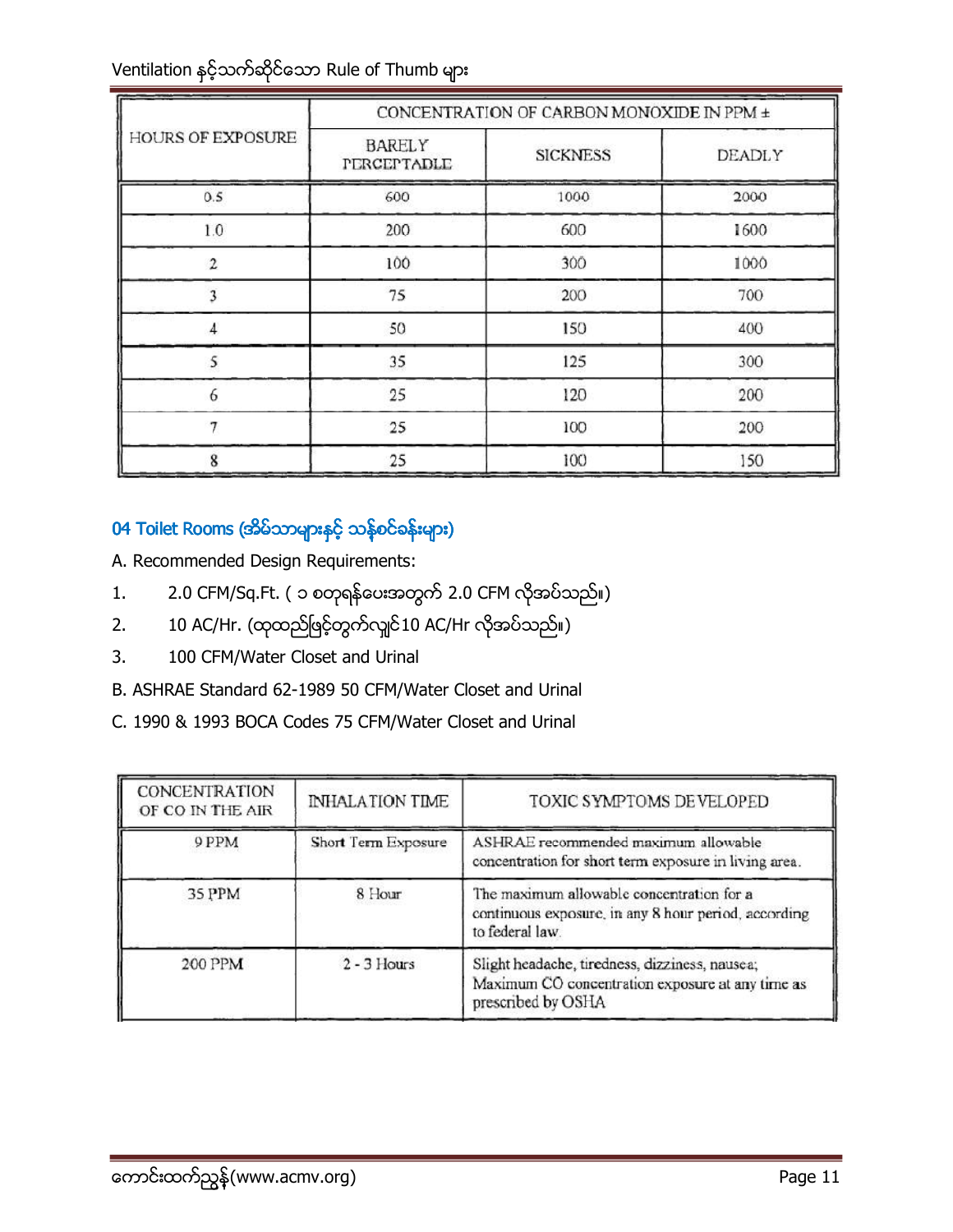| 400 PPM        | $1 - 2$ Hours   | Frontal headaches                                                         |
|----------------|-----------------|---------------------------------------------------------------------------|
|                | After 3 Hours   | Life Threatening                                                          |
|                | ---             | Maximum PPM in flue gas (on a free air basis)<br>according to EPA and AGA |
| <b>800 PPM</b> | 45 Minutes      | Dizziness, nausea, and convulsions                                        |
|                | 2 Hours         | Unconscious                                                               |
|                | $2 - 3$ Hours   | Death                                                                     |
| 1,600 PPM      | 20 Minutes      | Headache, dizziness, nausea                                               |
|                | 1 Hour          | Death                                                                     |
| 3,200 PPM      | 5 - 10 Minutes  | Headache, dizziness, nausea                                               |
|                | 30 Minutes      | Death                                                                     |
| 6,400 PPM      | 1 - 2 Minutes   | Headache, dizziness, nausea                                               |
|                | 10 - 15 Minutes | Death                                                                     |
| 12,800 PPM     | $1 - 3$ Minutes | Death                                                                     |

D. 1988 SBCCI Code 2.0 CFM/Sq.Ft.

- E. 1988 UBC Code 5.0 AC/Hr.
- E. **Toilet Room Ventilation:**
- $1.$ For toilet rooms with high fixture densities (stadiums, auditoriums), the 75 CFM/Water Closet and Urinal dictates.
- $2.$ For toilet rooms with ceiling heights over 12 feet, the 10 AC/Hr dictates.
- $3.$ For toilet rooms ceiling heights 12 feet and under, the 2.0 CFM/Sq.Ft. dictates.
- 4. If toilet rooms are designed for 100 CFM/Water Closet and Urinal, all three major U.S. codes and the 10 AC/Hr. can be met.
- 5. Note that sometimes women's toilet rooms will contain less fixtures. If both men's and women's toilet rooms are essentially the same size, use the larger (men's) CFM for both toilet rooms when using the CFM/Water Closet and Urinal method.

#### **05 Electrical Rooms**

- А. 2.0 CFM/Sq.Ft.
- **B.** 10 AC/Hr.
- $C_{\cdot}$ 5 CFM/KVA of Transformer.
- Electrical Room Design Guidelines: D.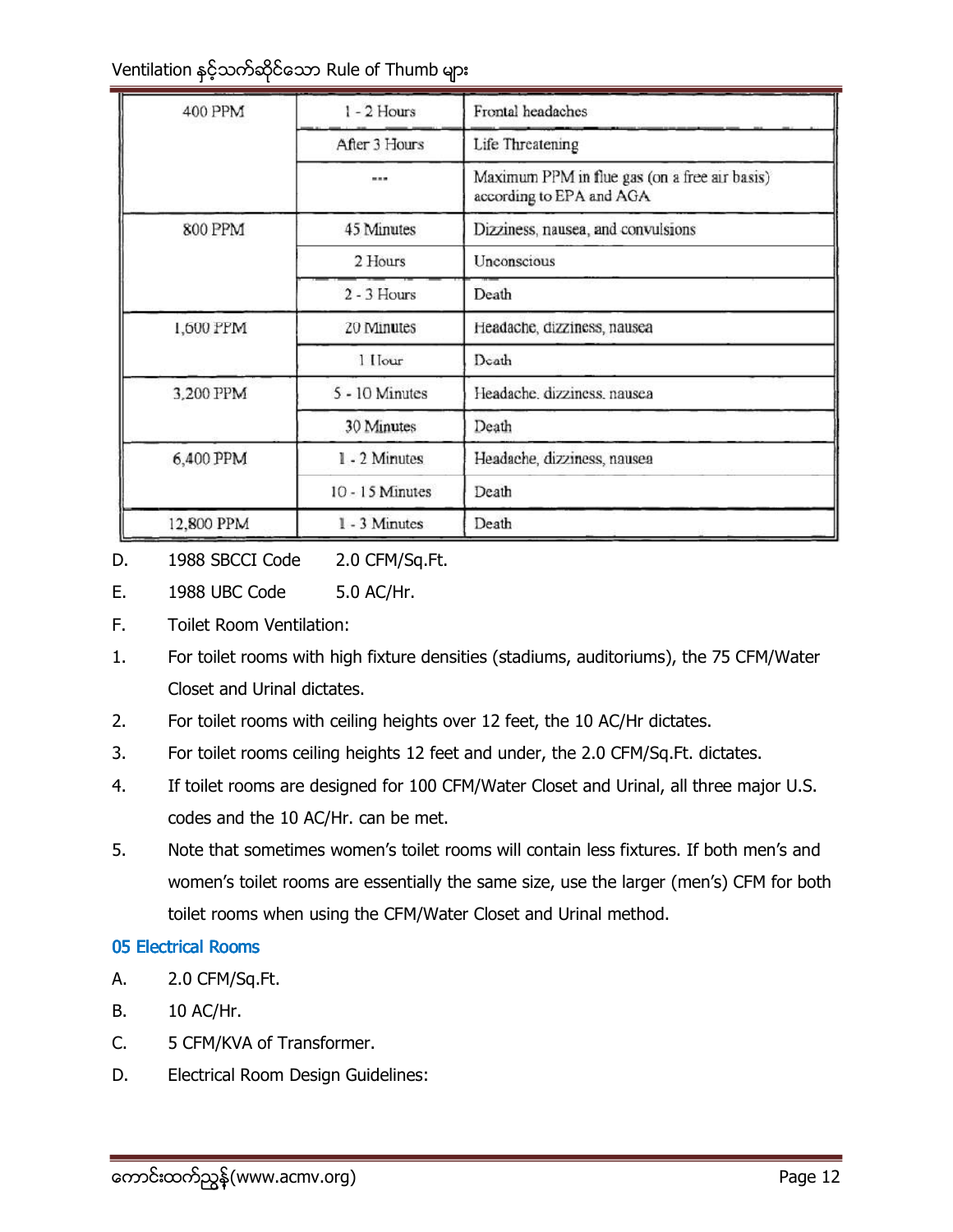- $1.$ Generally, electrical equipment rooms only require ventilation to keep equipment from overheating. Most electrical rooms are designed for 95°F to 104°F; however, consult electrical engineer for equipment temperature tolerances. If space temperatures below 90°F. are required by equipment, air conditioning of the space will be required.
- $2.$ If outside air is used to ventilate the electrical room, the electrical room design temperature will be 10°F. to 15°F. above outside summer design temperatures.
- $3.$ If conditioned air from an adjacent space is used to ventilate the electrical room, the electrical room temperature can be  $10^{\circ}$ F. to  $20^{\circ}$ F. above the adjacent spaces.

#### 06. Mechanical Rooms

- А. 2 CFM/Sq.Ft.
- **B.** Cleaver Brooks 10 CFM/BHP:
	- $1<sub>1</sub>$ 8 CFM/BHP Combustion Air
	- $2.$ 2 CFM/BHP Ventilation
	- $3.$ 1 BHP =  $34,500$  Btuh

#### C. Mechanical Equipment Room Design Guidelines:

- $1<sub>1</sub>$ Generally, mechanical equipment rooms only require ventilation. Most mechanical rooms are designed for 95°F, to 104°F; however, verify mechanical equipment temperature tolerances. If space temperatures below 90°F. are required by mechanical equipment, air conditioning of the space will be required.
- $2.$ If outside air is used to ventilate the mechanical room, the mechanical room design temperature will be 10°F. to 15°F. above outside summer design temperatures.
- $3.$ If conditioned air from an adjacent space is used to ventilate the mechanical room, the mechanical room temperature can be 10°F. to 20°F. above the adjacent spaces.

#### D. ASHRAE Standard 15-1992:

- 1. See ASHRAE Standard 15-1992 for complete refrigeration system requirements.
- 2. Scope:
	- To establish safeguards of life, limb, health, and property.  $a_{\cdot}$
	- $b.$ Defines practices that are consistent with safety.
	- Prescribes safety standards. c.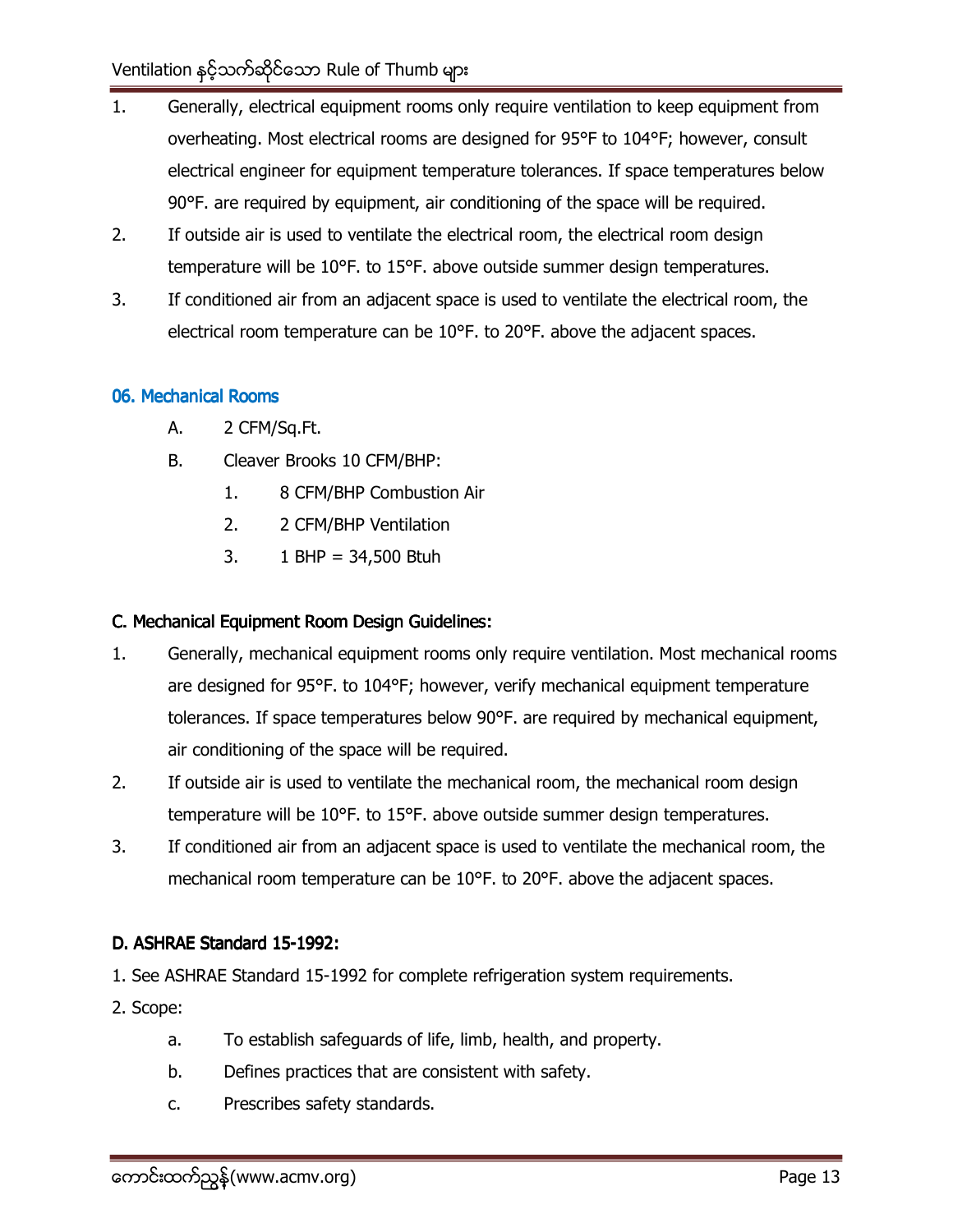- $\overline{3}$ . Application. The standard applies to all refrigerating systems and heat pumps used in institutional, public assembly, residential, commercial, industrial, and mixed use occupancies and to parts and components added after adoption of this code.
- Refrigerant Classification များကို အောက်တွင်ဖော်ပြထားသည်။ 4.
- 5. Requirements for Refrigerant Use:
	- Requirements for refrigerant use are based on probability that refrigerant will a. enter occupied space and on type of occupancy (institutional, public assembly, residential, commercial, industrial, and mixed use).
	- $b.$ The total amount of refrigerant permitted to be installed in a system is determined by the type of occupancy, the refrigerant group, and the probability that refrigerant will enter occupied space.
	- c. Refrigerant systems, piping, and associated appurtenances shall not be installed in or on stairways, stair landings, entrances, or exits. d. Refrigeration system components shall not interfere with free passage through public hallways and limitations on size are based on refrigerant type.

|                         | <b>SAFETY GROUP</b>                         |                    |  |
|-------------------------|---------------------------------------------|--------------------|--|
| HIGHER<br>FLAMMABILITY  | A <sub>3</sub>                              | B <sub>3</sub>     |  |
| LOWER<br>FLAMMABILITY   | B <sub>2</sub><br>A <sub>2</sub><br>Ammonia |                    |  |
| NO FLAME<br>PROPAGATION | A1<br>R-11, R-12,<br>R-22, R-134a           | Bl<br>R-123        |  |
|                         | LOWER<br>TOXICITY                           | HIGHER<br>TOXICITY |  |

- 6. Service Provisions:
- a. All serviceable components of refrigerating systems shall be safely accessible.

b. Properly located stop valves, liquid transfer valves, refrigerant storage tanks, and adequate venting are required when needed for safe servicing of equipment.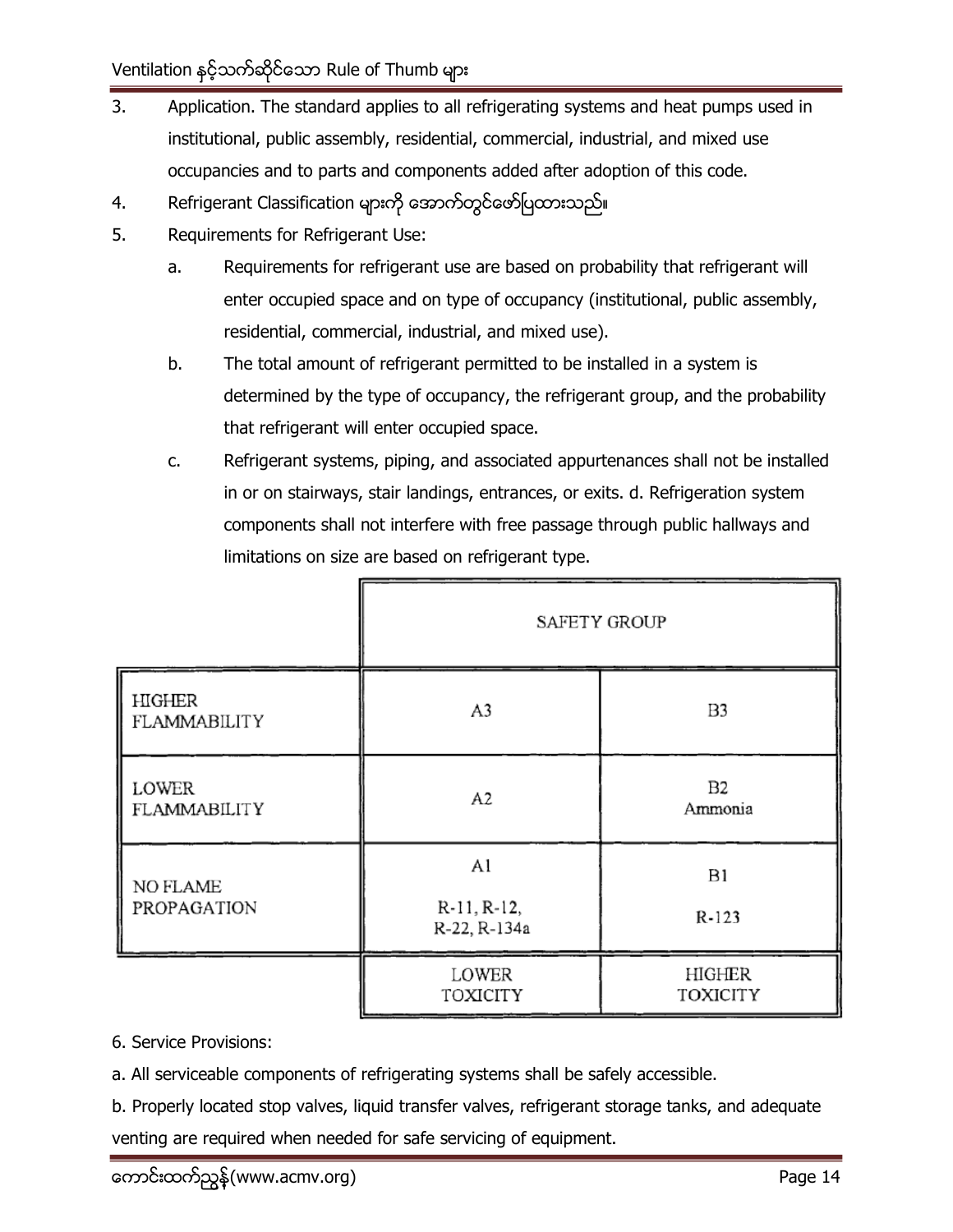c. Refrigerant Systems with more than 6.6 Lbs. of Refrigerant (except Group A1) require stop valves at:

- Suction inlet of each compressor, compressor unit, or condensing unit.  $1)$
- $2)$ Discharge outlet of each compressor, compressor unit, or condensing unit.
- $3)$ The outlet of each liquid receiver.
- d. Refrigerant Systems with more than 110 Lbs. of Refrigerant require stop valves at:
	- Suction inlet of each compressor, compressor unit, or condensing unit.  $1)$
	- $2)$ Discharge outlet of each compressor, compressor unit, or condensing unit.
	- $3)$ The inlet of each liquid receiver, except for self-contained systems or where the receiver is an integral part of the condenser or condensing unit.
	- $4)$ The outlet of each liquid receiver.
	- $5)$ The inlet and outlet of condensers when more than one condenser is used in parallel.
- 7. Installation Requirements:
- Air ducts passing through machinery rooms shall be of tight construction and shall have a. no openings in such rooms.
- $b.$ Refrigerant piping crossing an open space that affords passageway in any building shall not be less than 7'-3" above the floor.
- Passages shall not be obstructed by refrigerant piping.  $C_{1}$
- d. Refrigerant piping shall not be placed in or pass through any elevator, dumbwaiter, or other shaft containing moving objects or in any shaft that has openings to living quarters or to main exits.
- Refrigerant piping shall not be placed in exits, lobbies, or stairways, except that such e. refrigerant piping may pass across an exit if there are no joints in the section in the exit.
- f. Refrigerant piping shall not be installed vertically through floors from one story to another except as follow:
	- Basement to first floor, top floor to mechanical equipment penthouse or roof.  $1)$
	- $2)$ For the purpose of interconnecting separate pieces of equipment. The piping may be carried in an approved, rigid and tight, continuous fire-resistive pipe, duct, or shaft having no openings into floors not served by the refrigerating system or carried exposed on the outer wall of the building.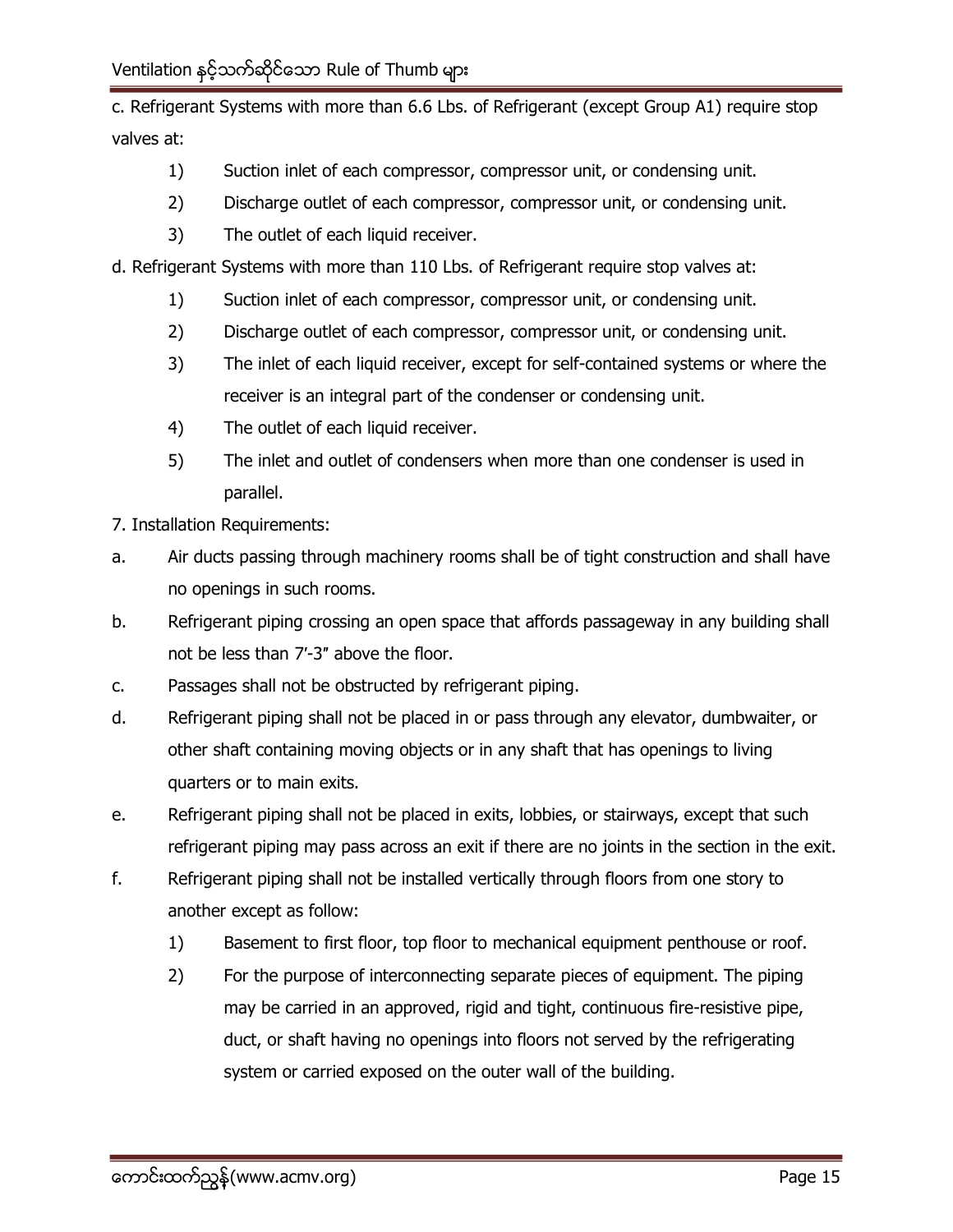- 8. Refrigeration Equipment Room Requirements:
- Provide proper space for service, maintenance, and operation. a.
- Minimum clear head room shall be 7'-3". b.
- Doors shall be outward opening, self closing, fire rated, and tight fitting. No other c. openings shall be permitted in equipment rooms (except doors) that will permit passage of refrigerant to other part of the building.
- d. Group A1 refrigerants require an oxygen sensor located in the equipment room set to alarm when oxygen levels fall below 19.5 volume percent.
- Group A2, A3, B1, B2, and B3 refrigerants require a refrigerant vapor detector located in e. the equipment room set to alarm and start the ventilation system when the level reaches the refrigerant's toxicity level.
- $f_{\cdot}$ Periodic test of alarm and sensors are required.
- Mechanical rooms shall be vented to the outdoors. g.
- h. Mechanical ventilation shall be capable of exhausting the air quantity determined by the formula in Part 5, Equations. The exhaust quantity is dependent on the amount of refrigerant contained in the system.
- i. No open flames that use combustion air from the machinery room shall be installed where any refrigerant other than carbon dioxide is used.
- There shall be no flame producing device or continuously operating hot surface over j. 800°F permanently installed in the room.
- k. Refrigeration compressors, piping, equipment, valves, switches, ventilation equipment, and associated appurtenances shall be labeled in accordance with ANSI/ASME A13.1.

#### 07. Combustion Air

#### A. 1990 BOCA Code:

- 1. Inside Air: 1 Sq. In./1000 Btuh.
- 2. Outside Air:
	- 1 Sq.In./4000 Btuh without Horizontal Ducts. a.
	- $b<sub>1</sub>$ 1 Sq.In./2000 Btuh with Horizontal Ducts.

3. 1 opening high and 1 opening low for both paragraphs 1 and 2 above. Area listed is for each opening.

4. Mechanical Ventilation: 1 CFM/3000 Btuh.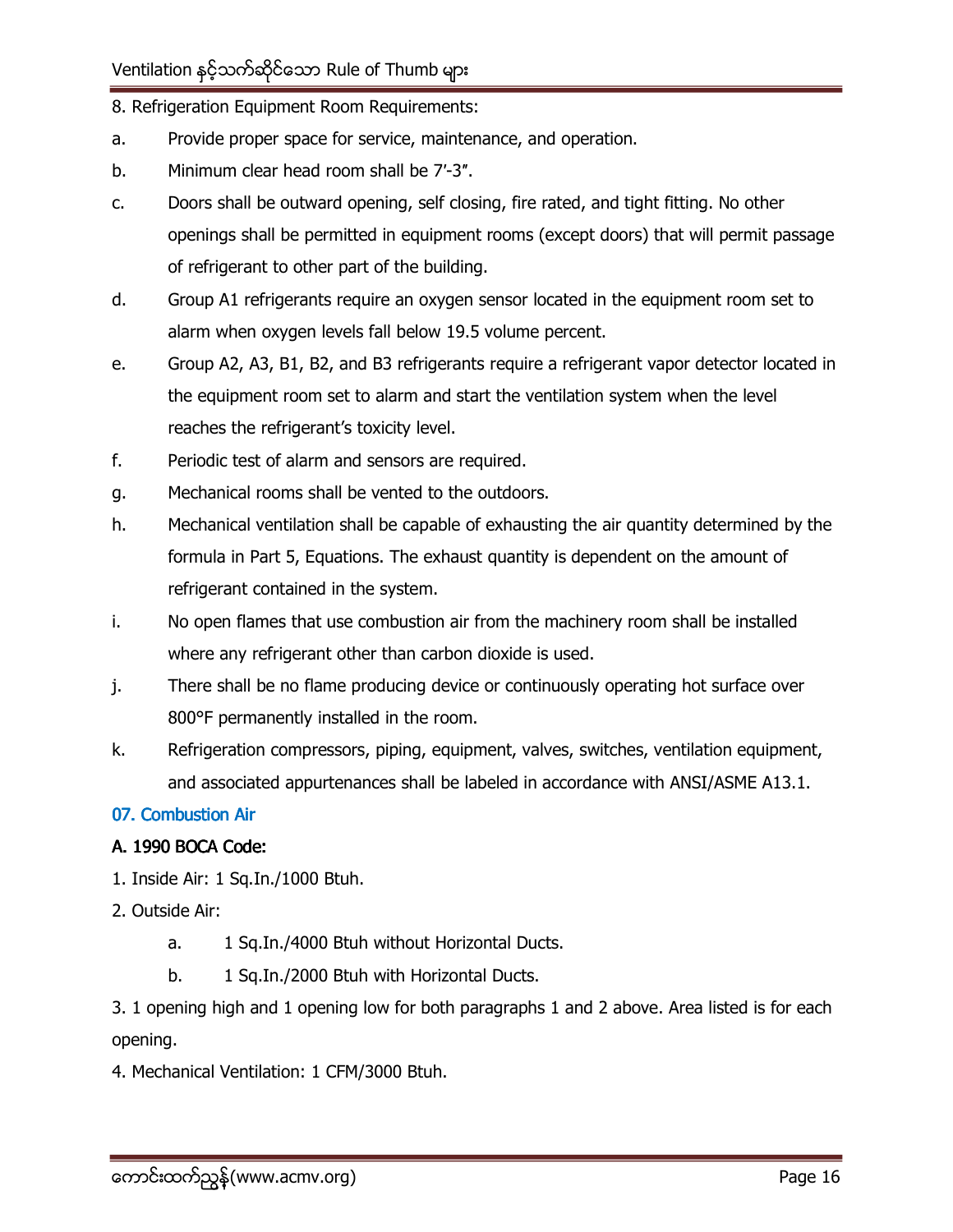## **B. 1993 BOCA Code:**

1. Inside Air:

- 40 Cu.Ft. of Room Volume/1000 Btuh. a.
- 1 Sq.In./1000 Btuh; 100 Sq.In. Minimum. b.
- $2.$ Outside Air:
	- 1 Sq.In./4000 Btuh without Horizontal Ducts. a.
	- b. 1 Sq.In./2000 Btuh with Horizontal Ducts.
	- 1 Sq.In./4000 Btuh for Floor, Ceiling, or Vertical Duct openings.  $C_{1}$
- 3. 1 opening high and 1 opening low for both paragraphs 1 and 2 above. Area listed is for each opening.
- 4. Mechanical Ventilation: 1 CFM/3000 Btuh

#### C. 1988 SBCCI Code:

- 1. Solid Fuels 2 Sq.In./1000 Btuh; 200 Sq.In. Min.
- 2. Liquid & Gas Fuels:
- a. Confined Spaces:
- A confined spaceဆိုသည်မှာ အလွယ်တကူ ဝင်ရန်၊ထွက်ရန်ခက်ခဲသည့်နေရာများ၊

အရှိန်ကြမြင့်စွာဝင်ရောက်ပြီးအလုပ်လုပ်ရန်မသင့်တော်သည့်နေရာများကိုဆိုလိုသည်။ ဥပမာ boiler ၏ အတွင်းပိုင်း၊ လှောင်ကန်များ၏အတွင်းပိုင်း၊ sewage မြောင်းများ၊ vessel များနှင့် ဆောက်လုပ်ဆဲသင်္ဘောများတို့ဖြစ်သည်။

- $1)$ Inside Air: 1 Sq.In./1000 Btuh; 100 Sq.In. Min.
- $2)$ Outside Air:
	- 1 Sq.In./4000 Btuh with out Horizontal Ducts. a)
	- b) 1 Sq.In./2000 Btuh with Horizontal Ducts.
- b. Unconfined Spaces:
	- 1) Outside Air: 1 Sq.In./5000 Btuh.

3. 1 opening 12" above finished floor and 1 opening 12" below top of space applies to all fuels and spaces. Area listed for each opening.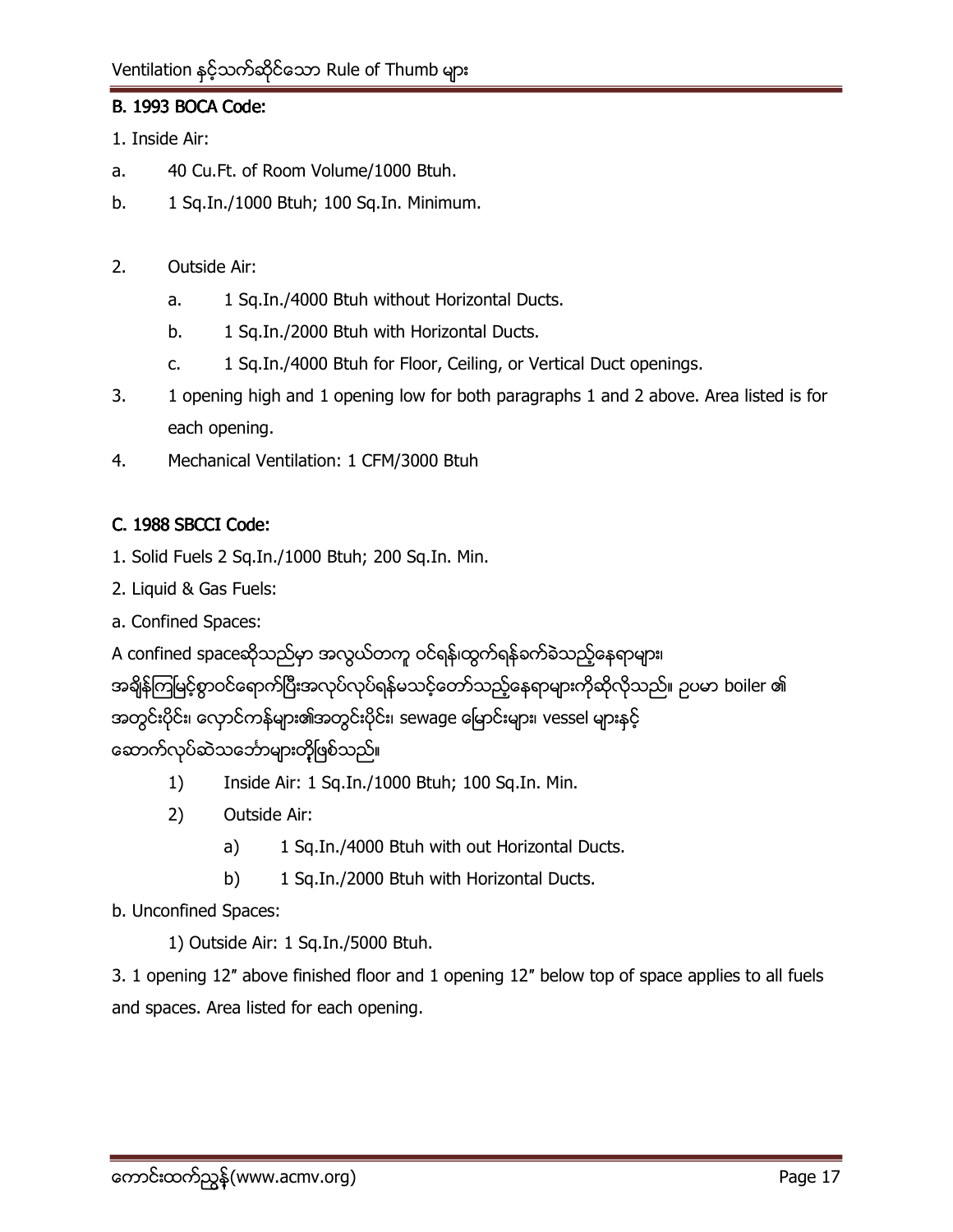#### D. 1988 UBC Code:

- 1. Confined Spaces:
	- a. Inside Air: 1 Sq.In./1000 Btuh Each Opening.
	- $h$ Outside Air:
		- $1)$ 1 Sq.In./4000 Btuh with out Horizontal Ducts.
		- $2)$ 1 Sq.In./2000 Btuh with Horizontal Ducts.
- 2. Unconfined Spaces:
	- a. Outside Air: 1 Sq.In./5000 Btuh.
- $3.$ 1 opening 12" above finished floor and 1 opening 12" below top of space applies to all spaces. 1/2 area high, 1/2 area low.

#### E. 1992 NFPA 54-National Fuel Gas Code:

- 1. Confined Spaces:
	- $a<sub>z</sub>$ Inside Air: 1 Sq. In./1000 Btuh; 100 Sq. In. Min.
	- b. Outside Air:
		- $1)$ 1 Sq.In./4000 Btuh; Direct communication with outside.
		- $2)$ 1 Sq.In./4000 Btuh with Vertical Ducts.
		- $3)$ 1 Sq.In./2000 Btuh with Horizontal Ducts.
- 2. Unconfined spaces:
	- Tight Buildings: As specified for confined spaces. a.
	- $b<sub>1</sub>$ Leaky Buildings: Infiltration may be adequate.
- $3.$ 1 opening 12" above finished floor and 1 opening 12" below top of space. Area listed for each opening.
- $4.$ Louvers and grilles-1/4" mesh screens minimum; Wood louvers 20-25% free area; Metal louvers 60-75% free area.

#### 9.08 Hazardous Locations

- А. Hazardous location requirements for electrical and electronic equipment are defined in the 1996 National Electrical Code (NEC), Articles 500 through 505.
- Hazardous Classifications:  $\mathsf{B}$
- 1. Class I: Class I locations are spaces or areas which contain flammable gases or vapors.

a. Class I locations are subdivided into four groups based on type of flammable gases or vapors: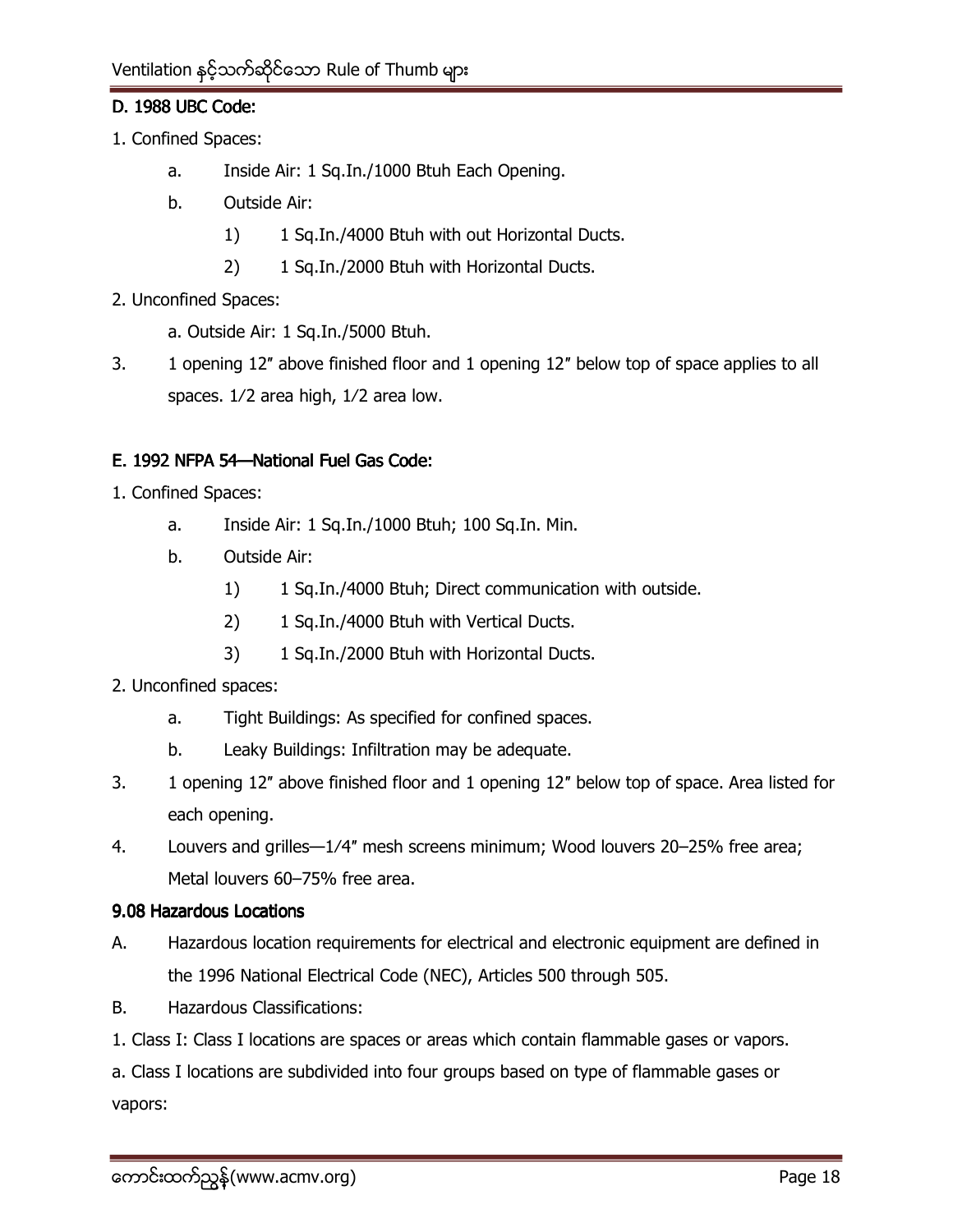- $1)$ Group A: Acetylene.
- Group B: Hydrogen, Ethylene Oxide, Propylene Oxide.  $(2)$
- 3) Group C: Ethyl Ether, Ethylene.
- Group D: Acetone, Ammonia, Butane, Gasoline, Propane.  $4)$
- b. Class I locations are also subdivided into 2 divisions:
- 1) Class I, Division 1:
- Locations where ignitable concentrations of flammable gases or vapors can exist under a) normal operating conditions; or
- b) Locations where ignitable concentrations of flammable gases or vapors may exist frequently because of repair or maintenance operations or because of leakage; or
- $\mathsf{C}$ Locations where breakdown or faulty operation of equipment or processes might release ignitable concentrations of flammable gases or vapors, and might cause simultaneous failure of electric equipment.
- 2) Class I, Division 2:
- Locations where volatile flammable liquids or flammable gases are handled, processed, a) or used, but in which the liquids, vapors, or gases will normally be confined within closed containers or closed systems where they can escape only in case of an accidental rupture or breakdown of such containers or systems; or
- b) Locations where ignitable concentrations of gases or vapors are normally pre¬vented by positive mechanical ventilation, and have the potential to become haz-ardous through failure or abnormal operation of the ventilating equipment; or
- $\mathsf{C}$ Locations that are adjacent to Class I, Division 1 locations, and to which ignitable concentrations of gases or vapors might occasionally be communicated unless such communication is prevented by adequate positive pressure ventilation from a source of clean air, and effective safeguards against ventilation failure are provided.
- $2.$ Class II: Class II locations are spaces or areas which contain combustible dusts.
- $3.$ Class III: Class II locations are spaces or areas which contain easily ignitable fibers or flyings.
- C. Hazardous Location Protection Techniques:
- Purged and Pressurized Systems: Spaces and equipment are pressurized at pressures  $\mathbf{1}$ . above the external atmosphere with non-contaminated air or other non-flammable gas to prevent explosive gases or vapors from entering the enclosure.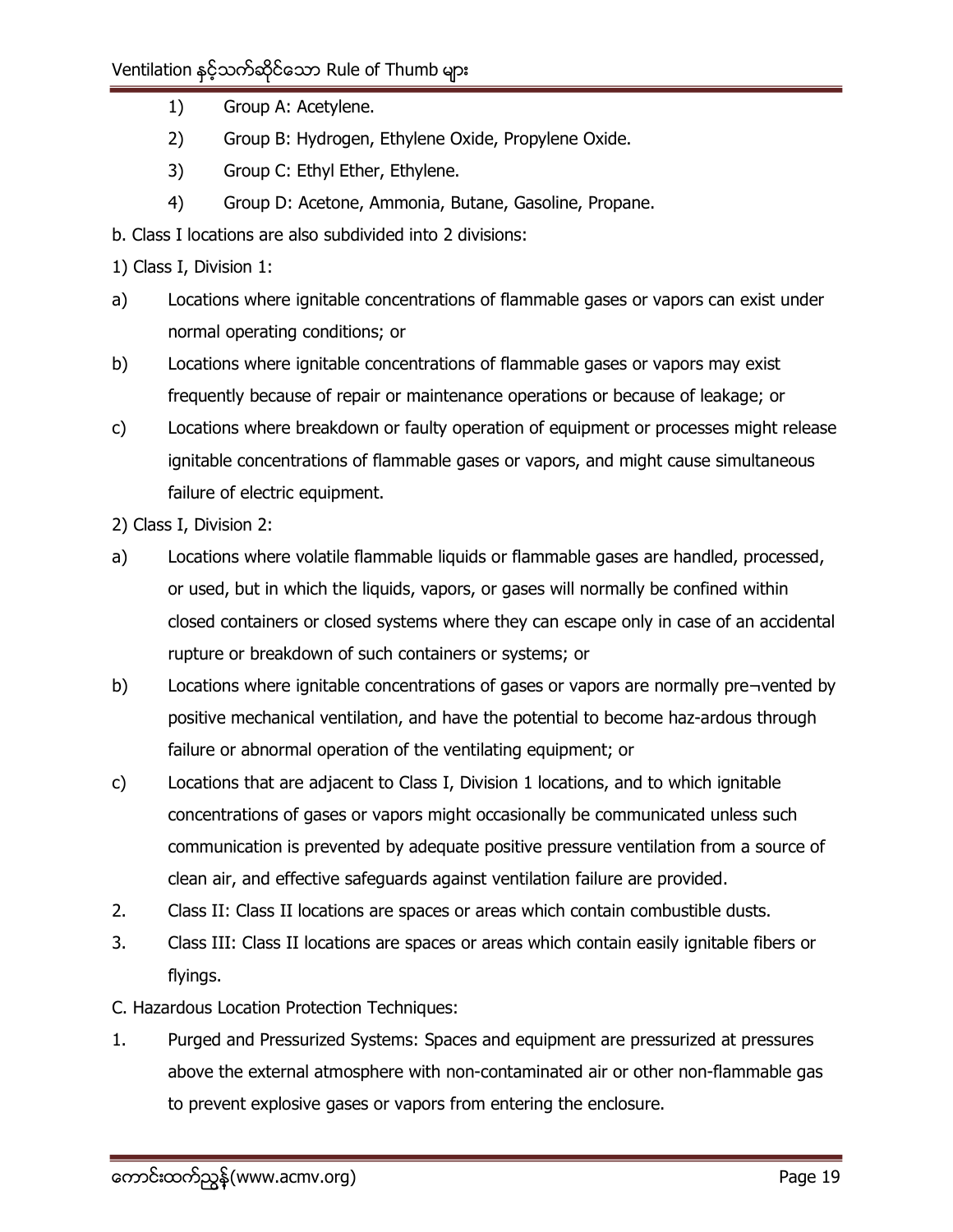- $2.$ Intrinsically Safe Systems: Electrical circuits are designed so that they do not release sufficient energy to ignite an explosive atmosphere.
- 3. Explosion proof Equipment: Explosion proof equipment is designed and built to withstand an internal explosion without igniting the surrounding atmosphere.
- 4. Nonicendive Circuits and Components: Circuits designed to prevent any arc or thermal effect produced, under intended operating conditions of the equipment or produced by opening, shorting, or grounding of the field wiring, is not capable, under specified test conditions, of igniting the flammable gas, vapor, or dust-air mixture.
- 5. Oil Immersed Equipment: The arcing portions of the equipment are immersed in an oil at a depth that the arc will not set off any hazardous gases or vapors above the surface of the oil.
- 6. Hermetically Sealed Equipment: The equipment is sealed against the external atmosphere to prevent the entry of hazardous gases or vapors.
- $7.$ Dust-Ignition proof Equipment: Dust-ignition proof equipment is designed and built to exclude dusts and, where installed and protected, will not permit arcs, sparks, or heat generated or liberated inside the enclosure to cause ignition of the exterior accumulations or atmospheric suspensions of a specified dust on or in the enclosure.

| <b>PROTECTION</b><br><b>TECHNIQUE</b>          | CLASS <sub>I,</sub><br>DIVISION 1 | CLASS I,<br>DIVISION 2 | <b>CLASS II</b> | <b>CLASS III</b> |
|------------------------------------------------|-----------------------------------|------------------------|-----------------|------------------|
| PURGED AND PRESSURIZED                         | x                                 | x                      | x               | Χ                |
| <b>INTRINSICALLY SAFE SYSTEMS</b>              | X                                 | X                      | х               | X                |
| EXPLOSIONPROOF EQUIPMENT                       | X                                 | X                      | X               | X                |
| NONINCENDIVE CIRCUITS AND<br><b>COMPONENTS</b> | N/A                               | Χ                      | X               | X                |
| HERMETICALLY SEALED<br><b>EQUIPMENT</b>        | N/A                               | X                      | X               |                  |
| OIL IMMERSED EQUIPMENT                         | N/A                               | X                      | х               | X                |
| <b>DUST-IGNITIONPROOF</b><br><b>EQUIPMENT</b>  | N/A                               | N/A                    |                 |                  |

8. Classification versus Protection Techniques is shown in the following table:

Notes:

- $1.$  $X =$  Appropriate to the classification.
- $N/A$  = Not acceptable to the classification.  $2.$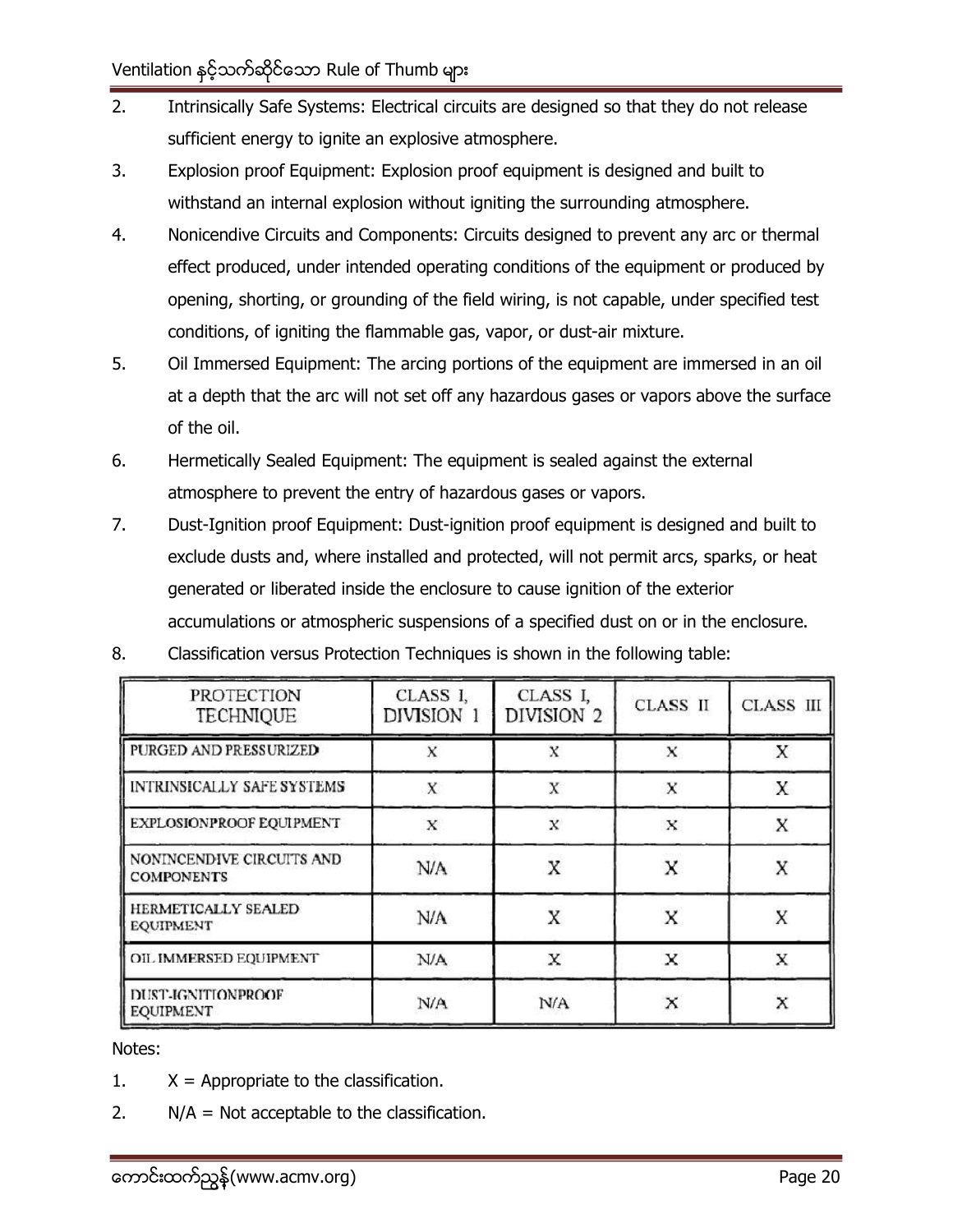#### D. Ventilation Requirements:

- Ventilation, natural or mechanical, must be sufficient to limit the concentrations of  $1.$ flammable gases or vapors to a maximum level of 25% of their Lower Flammable Limit/Lower Explosive Limit (LFL/LEL).
- $2.$ Minimum Ventilation Required: 1.0 CFM/Sq. Ft. of floor area or 6.0 air changes per hour, whichever is greater. If a reduction in the classification is desired, the airflow must be 4 times the airflow specified above.
- 3. Recommendation: Ventilate all hazardous locations with 2.0 CFM/Sq. Ft. of floor area or 12 air changes per hour minimum with half the airflow supplied and exhausted high (within 6 inches of the ceiling or structure) and half the airflow supplied and exhausted low (within 6 inches of the floor).
- 4. Ventilation rate a minimum of 4 times the ventilation rate required to prevent the space from exceeding the maximum level of 25% LFL/LEL using fugitive emissions calculations.
- 5. Ventilate the space so that accumulation pockets for lighter than air or heavier than air gases or vapors are eliminated.
- 6. Monitoring of the space is recommended to assure that the 25% LFL/LEL is not exceeded.

#### E. Hazardous Location Definitions:

- $1.$ Boiling Point. The temperature at which the vapor pressure of a liquid equals the atmospheric pressure of 14.7 pounds per square inch absolute.
- $2.$ Combustible Liquids. Liquids having flash points at or above 100 F. Combustible liquids shall be subdivided as Class II or Class III liquids as follows:
	- Class II. Liquids having flash points at or above 100°F. and below 140°F. a.
	- Class IIIA. Liquids having flash points at or above 140°F. and below 200°F. b.
	- Class IIIB. Liquids having flash points at or above 200°F.  $C_{1}$
- $3.$ Explosion. An effect produced by the sudden violent expansion of gases, which can be accompanied by a shockwave or disruption, or both, of enclosing materials or structures. An explosion might result from chemical changes such as rapid oxidation, deflagration, or detonation; decomposition of molecules, and runaway polymerization; or physical changes such as pressure tank ruptures.
- Explosive. Any chemical compound, mixture, or device, the primary or common purpose 4. of which is to function by explosion.